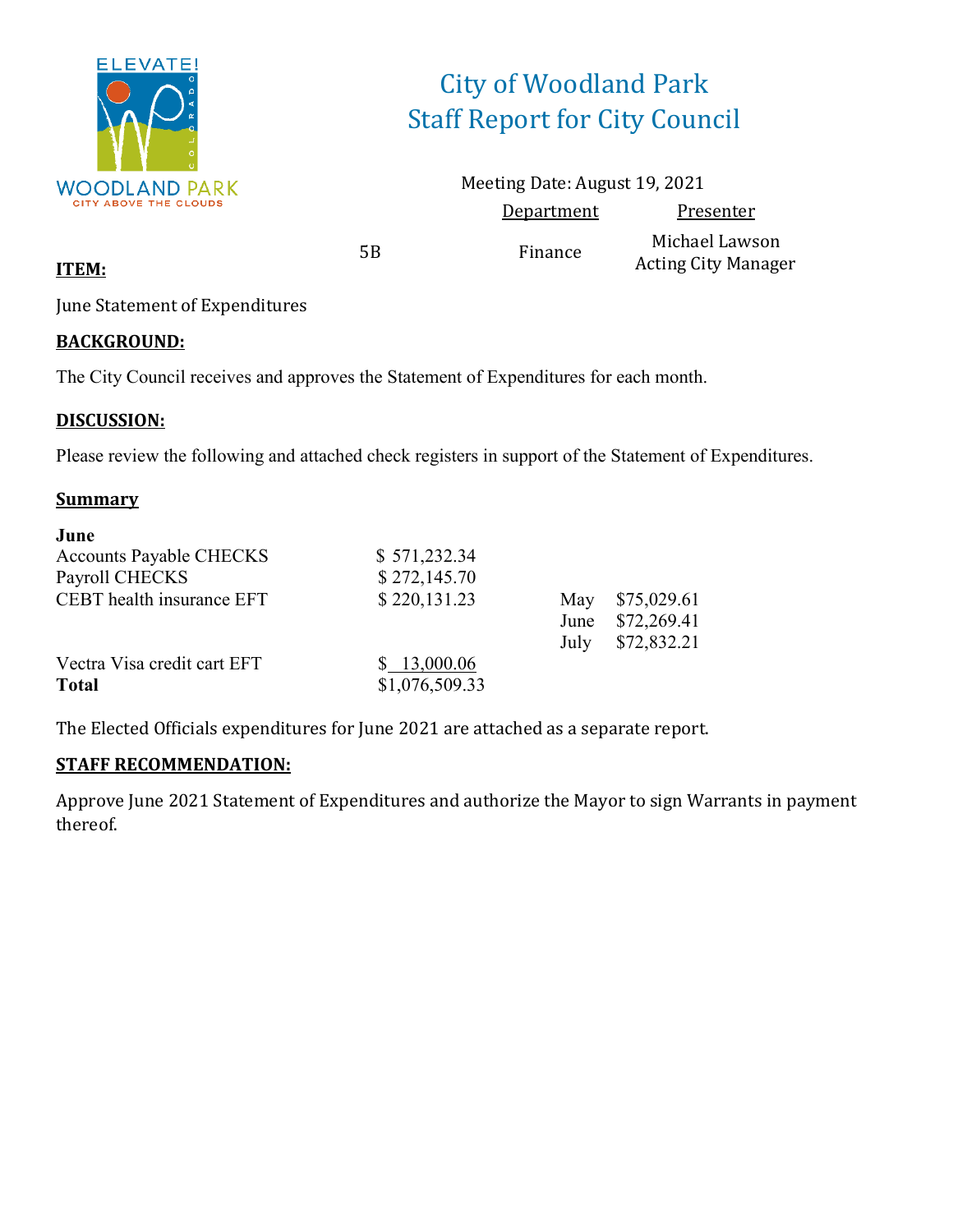**Page 1 of 15 USER: MEDWARDS**

| Payment<br>Number |             | ID           | Name                                          | <b>SRC</b>   | Num<br>INV     | Gross<br>Amount | Discounts | Net           | Payment<br>Date     | HP | Void Batch |
|-------------------|-------------|--------------|-----------------------------------------------|--------------|----------------|-----------------|-----------|---------------|---------------------|----|------------|
| 112054            | Type<br>CHK | $\mathbf{A}$ | ANN TONEY                                     | 5231         | 1              | 368.25          | 0.00      | Pay<br>368.25 | 06/03/2021          |    | 41953      |
|                   |             |              | COURT APPT. COUNSEL - 20MD199                 | 52721        |                | 368.25          | 0.00      | 368.25        |                     |    |            |
|                   | DIST:       |              | 100-113-3200                                  |              | 368.25         |                 |           |               |                     |    |            |
|                   |             |              |                                               |              |                |                 |           |               |                     |    |            |
|                   |             |              |                                               |              |                |                 |           |               |                     |    | 41953      |
| 112055            | CHK A       |              | BSN SPORT SUPPLY GROUP INC.                   | 3468         | 1              | 2,294.00        | 0.00      |               | 2,294.00 06/03/2021 |    |            |
|                   |             |              | BASEBALL HATS                                 | 912702160    |                | 2,294.00        | 0.00      | 2,294.00      |                     |    |            |
|                   | DIST:       |              | 220-451-3400-1000                             |              | 2,294.00       |                 |           |               |                     |    |            |
|                   |             |              |                                               |              |                |                 |           |               |                     |    |            |
| 112056            | CHK A       |              | CHAD MILDBRANDT                               | 5159         | 1              | 108.00          | 0.00      | 108.00        | 06/03/2021          |    | 41953      |
|                   |             |              | BARTENDING - UPCC                             | 06012021     |                | 108.00          | 0.00      | 108.00        |                     |    |            |
|                   | DIST:       |              | 220-455-7000                                  |              | 108.00         |                 |           |               |                     |    |            |
|                   |             |              |                                               |              |                |                 |           |               |                     |    |            |
| 112057            | CHK A       |              | CINTAS FIRE PROTECTION                        | 3604         | 1              | 511.60          | 0.00      |               | 511.60 06/03/2021   |    | 41953      |
|                   |             |              | FIRE INSPECTION - WWTP                        |              | OF47559766     | 511.60          | 0.00      | 511.60        |                     |    |            |
|                   | DIST:       |              | 520-347-2335                                  |              | 511.60         |                 |           |               |                     |    |            |
| 112058            | CHK A       |              | COLO SPRINGS CHRISTIAN SCHOOL                 | 3819         | 1              |                 | 0.00      |               | 560.00 06/03/2021   |    | 41953      |
|                   |             |              |                                               |              |                | 560.00          |           |               |                     |    |            |
|                   |             |              | APRIL GYM RENTAL                              | $2021 - 004$ |                | 560.00          | 0.00      | 560.00        |                     |    |            |
|                   | DIST:       |              | 220-451-3400-1006                             |              | 560.00         |                 |           |               |                     |    |            |
|                   |             |              |                                               |              |                |                 |           |               |                     |    |            |
| 112059            | CHK A       |              | COLORADO ANALYTICAL LAB                       | 4028         | 1              | 122.00          | 0.00      |               | 122.00 06/03/2021   |    | 41953      |
|                   |             |              | LAB SERVICES - WWTP                           | 210511023    |                | 122.00          | 0.00      | 122.00        |                     |    |            |
|                   | DIST:       |              | $520 - 347 - 3350$                            |              | 122.00         |                 |           |               |                     |    |            |
|                   |             |              |                                               |              |                |                 |           |               |                     |    |            |
| 112060            | CHK A       |              | CROSS POINT POLYGRAPH                         | 5294         | $\mathbf{1}$   | 675.00          | 0.00      |               | 675.00 06/03/2021   |    | 41953      |
|                   |             |              | PRE-EMPLOYMENT POLYGRAPHS                     | INVOICE5     |                | 675.00          | 0.00      | 675.00        |                     |    |            |
|                   | DIST:       |              | 100-221-6160                                  |              | 675.00         |                 |           |               |                     |    |            |
| 112061            | CHK A       |              | DELL MARKETING L.P.                           | 1192         | 1              | 558.89          | 0.00      |               | 558.89 06/03/2021   |    | 41953      |
|                   |             |              | COMPUTER MONITOR                              |              | 10450974727    | 558.89          | 0.00      | 558.89        |                     |    |            |
|                   | DIST:       |              | 100-120-6710                                  |              | 558.89         |                 |           |               |                     |    |            |
|                   |             |              |                                               |              |                |                 |           |               |                     |    |            |
| 112062            | CHK A       |              | DOCUMART COPIES & PRINTING                    | 3252         | 1              | 85.12           | 0.00      |               | 85.12 06/03/2021    |    | 41953      |
|                   |             |              | COMP PLAN PR                                  | 366471       |                | 85.12           | 0.00      | 85.12         |                     |    |            |
|                   | DIST:       |              | 100-114-3200                                  |              | 85.12          |                 |           |               |                     |    |            |
|                   |             |              |                                               |              |                |                 |           |               |                     |    |            |
| 112063            | CHK A       |              | GAZETTE, THE                                  | 276          | 1              | 55.14           | 0.00      |               | 55.14 06/03/2021    |    | 41953      |
|                   |             |              | LEGAL NOTICE - PL                             | 05312021     |                | 55.14           | 0.00      | 55.14         |                     |    |            |
|                   | DIST:       |              | 100-114-5400                                  |              | 55.14          |                 |           |               |                     |    |            |
|                   |             |              |                                               |              |                |                 |           |               |                     |    |            |
| 112064 CHK A      |             |              | GRAINGER INC.                                 |              | 282 5          | 810.86          | 0.00      |               | 810.86 06/03/2021   |    | 41953      |
|                   |             |              | GRINDING WHEEL                                |              | 9901275736     | 149.02          | 0.00      | 149.02        |                     |    |            |
|                   | DIST:       |              | 520-347-6110                                  |              | 149.02         |                 |           |               |                     |    |            |
|                   |             |              | HAND CLEANER - WWTP                           |              | 9901743105     | 119.85          | 0.00      | 119.85        |                     |    |            |
|                   | DIST:       |              | 520-347-6110                                  |              | 119.85         |                 |           |               |                     |    |            |
|                   |             |              | FILTER - WWTP                                 |              | 9902392464     | 351.55          | 0.00      | 351.55        |                     |    |            |
|                   | DIST:       |              | 520-347-6110                                  |              | 351.55         |                 |           |               |                     |    |            |
|                   |             |              | SURGE PROTECTOR - WWTP                        |              | 9904736684     | 66.04           | 0.00      | 66.04         |                     |    |            |
|                   | DIST:       |              | 520-347-4320                                  |              | 66.04          |                 |           |               |                     |    |            |
|                   |             |              | FUSE - WWTP                                   |              | 9910819086     | 124.40          | 0.00      | 124.40        |                     |    |            |
|                   | DIST:       |              | 520-347-4320                                  |              | 124.40         |                 |           |               |                     |    |            |
|                   |             |              |                                               |              |                |                 |           |               |                     |    |            |
| 112065 CHK A      |             |              | HAYNES MECHANICAL SYSTEMS                     | 3359         | $\overline{a}$ | 5,363.00        | 0.00      |               | 5,363.00 06/03/2021 |    | 41953      |
|                   |             |              | 06/21-08/21 MAINTENANCE SVC.                  |              | SRVCE000095441 | 2,238.00        | 0.00      | 2,238.00      |                     |    |            |
|                   | DIST:       |              | 220-452-4310                                  |              | 2,238.00       |                 |           |               |                     |    |            |
|                   |             |              | Client Service/Proactive Preve SRVCE000095442 |              |                | 3,125.00        | 0.00      | 3,125.00      |                     |    |            |
|                   |             |              |                                               |              |                |                 |           |               |                     |    |            |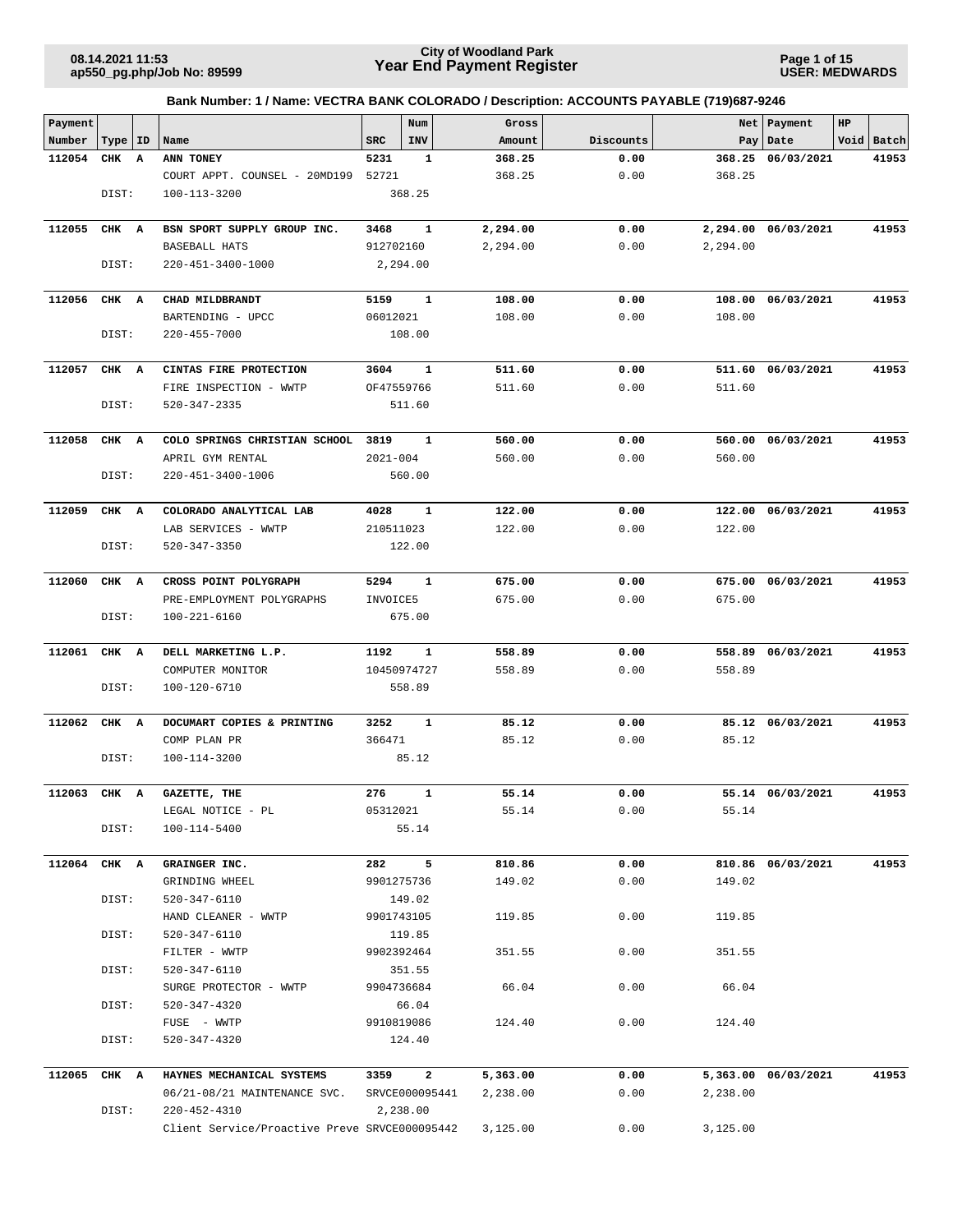**Page 2 of 15 USER: MEDWARDS**

| Payment      |           |                                     |              | Num                     | Gross      |           | Net       | Payment              | HP |            |
|--------------|-----------|-------------------------------------|--------------|-------------------------|------------|-----------|-----------|----------------------|----|------------|
| Number       | Type   ID | Name                                | <b>SRC</b>   | INV                     | Amount     | Discounts |           | Pay   Date           |    | Void Batch |
|              | DIST:     | 220-452-4310                        |              | 3,125.00                |            |           |           |                      |    |            |
|              |           |                                     |              |                         |            |           |           |                      |    |            |
| 112066       | CHK A     | IREA                                | 343          | $\mathbf{2}$            | 14,159.41  | 0.00      |           | 14,159.41 06/03/2021 |    | 41953      |
|              |           | 05/2021 CHARGES                     | 05252021C    |                         | 28, 318.82 | 0.00      | 14,159.41 |                      |    |            |
|              | DIST:     | 510-342-5710                        |              | 2,080.63                |            |           |           |                      |    |            |
|              | DIST:     | 520-347-5710                        |              | 12,078.78               |            |           |           |                      |    |            |
|              |           |                                     |              |                         |            |           |           |                      |    |            |
| 112067       | CHK A     | MCCANDLESS TRUCK CENTER LLC         | 2792         | $\overline{\mathbf{2}}$ | 442.53     | 0.00      |           | 442.53 06/03/2021    |    | 41953      |
|              |           | #20 REPAIR                          |              | P103078174:01           | 885.06     | 0.00      | 442.53    |                      |    |            |
|              | DIST:     | 510-345-4400                        |              | 287.64                  |            |           |           |                      |    |            |
|              | DIST:     | 520-349-4400                        |              | 154.89                  |            |           |           |                      |    |            |
|              |           |                                     |              |                         |            |           |           |                      |    |            |
| 112068       | CHK A     | MCCOY SALES CORPORATION             | 2402         | 1                       | 430.66     | 0.00      |           | 430.66 06/03/2021    |    | 41953      |
|              |           | PARTS - WWTP                        | 7945134      |                         | 430.66     | 0.00      | 430.66    |                      |    |            |
|              | DIST:     | 520-347-6113                        |              | 430.66                  |            |           |           |                      |    |            |
|              |           |                                     |              |                         |            |           |           |                      |    |            |
| 112069       | CHK A     | LAVERN & KAY FLATEN                 | $\mathbf{1}$ | $\mathbf{1}$            | 28.95      | 0.00      |           | 28.95 06/03/2021     |    | 41953      |
|              |           | UTILITY REFUND                      | 2424.02      |                         | 28.95      | 0.00      | 28.95     |                      |    |            |
|              | DIST:     | 510-342-3461                        |              | 28.95                   |            |           |           |                      |    |            |
| 112070       | CHK A     | JOHN HESS                           | $\mathbf{1}$ | $\mathbf{1}$            | 27.64      | 0.00      |           | 27.64 06/03/2021     |    | 41953      |
|              |           | UTILITY REFUND                      | 408.16       |                         | 27.64      | 0.00      | 27.64     |                      |    |            |
|              | DIST:     | 510-342-3461                        |              | 27.64                   |            |           |           |                      |    |            |
|              |           |                                     |              |                         |            |           |           |                      |    |            |
| 112071       | CHK A     | WALMART RESTITUTION RECOVERY        | $\mathbf{1}$ | 1                       | 71.40      | 0.00      |           | 71.40 06/03/2021     |    | 41953      |
|              |           | RESTITUTION-20MD628                 | 612021       |                         | 71.40      | 0.00      | 71.40     |                      |    |            |
|              | DIST:     | 100-000-3411                        |              | 71.40                   |            |           |           |                      |    |            |
|              |           |                                     |              |                         |            |           |           |                      |    |            |
| 112072       | CHK A     | NAPA AUTO PARTS                     | 2048         | 3                       | 1,003.72   | 0.00      |           | 1,003.72 06/03/2021  |    | 41953      |
|              |           | 05/2021 CHARGES                     | 5292021      |                         | 3,011.16   | 0.00      | 1,003.72  |                      |    |            |
|              | DIST:     | 100-332-4410                        |              | 201.24                  |            |           |           |                      |    |            |
|              | DIST:     | 100-332-4420                        |              | 443.02                  |            |           |           |                      |    |            |
|              | DIST:     | 100-332-4430                        |              | 335.68                  |            |           |           |                      |    |            |
|              | DIST:     | 510-345-4400                        |              | 7.42                    |            |           |           |                      |    |            |
|              | DIST:     | 520-347-4400                        |              | 8.18                    |            |           |           |                      |    |            |
|              | DIST:     | 520-349-4400                        |              | 4.00                    |            |           |           |                      |    |            |
|              | DIST:     | 100-332-4440                        |              | 4.18                    |            |           |           |                      |    |            |
|              |           |                                     |              |                         |            |           |           |                      |    |            |
| 112073 CHK A |           | NATIONAL ALLIANCE/YOUTH SPORTS 3249 |              | $\mathbf{1}$            | 737.07     | 0.00      |           | 737.07 06/03/2021    |    | 41953      |
|              |           | BASEBALL SUPPLIES                   | 31197        |                         | 737.07     | 0.00      | 737.07    |                      |    |            |
|              | DIST:     | 220-451-3400-1000                   |              | 737.07                  |            |           |           |                      |    |            |
|              |           |                                     |              |                         |            |           |           |                      |    |            |
| 112074 CHK A |           | PAVEMENT REPAIR & SUPPLIES INC 3202 | 2021-705     | $\mathbf{1}$            | 943.00     | 0.00      | 943.00    | 943.00 06/03/2021    |    | 41953      |
|              | DIST:     | PAVEMENT REPAIR                     |              | 943.00                  | 943.00     | 0.00      |           |                      |    |            |
|              |           | 100-334-4360                        |              |                         |            |           |           |                      |    |            |
| 112075       | CHK A     | PEAK INTERNET                       | 3141         | 6                       | 19,291.79  | 0.00      |           | 19,291.79 06/03/2021 |    | 41953      |
|              |           | 06/2021 CHARGES                     | 132724       |                         | 63,225.44  | 0.00      | 15,806.36 |                      |    |            |
|              | DIST:     | 100-199-5300                        |              | 2,225.94                |            |           |           |                      |    |            |
|              | DIST:     | 100-120-3700                        |              | 10,788.94               |            |           |           |                      |    |            |
|              | DIST:     | 100-116-2010                        |              | 35.00                   |            |           |           |                      |    |            |
|              | DIST:     | 220-455-3700                        |              | 320.00                  |            |           |           |                      |    |            |
|              | DIST:     | 220-452-5300                        |              | 256.48                  |            |           |           |                      |    |            |
|              | DIST:     | 220-452-3700                        |              | 580.00                  |            |           |           |                      |    |            |
|              | DIST:     | 510-342-3700                        |              | 800.00                  |            |           |           |                      |    |            |
|              | DIST:     | 520-347-3700                        |              | 800.00                  |            |           |           |                      |    |            |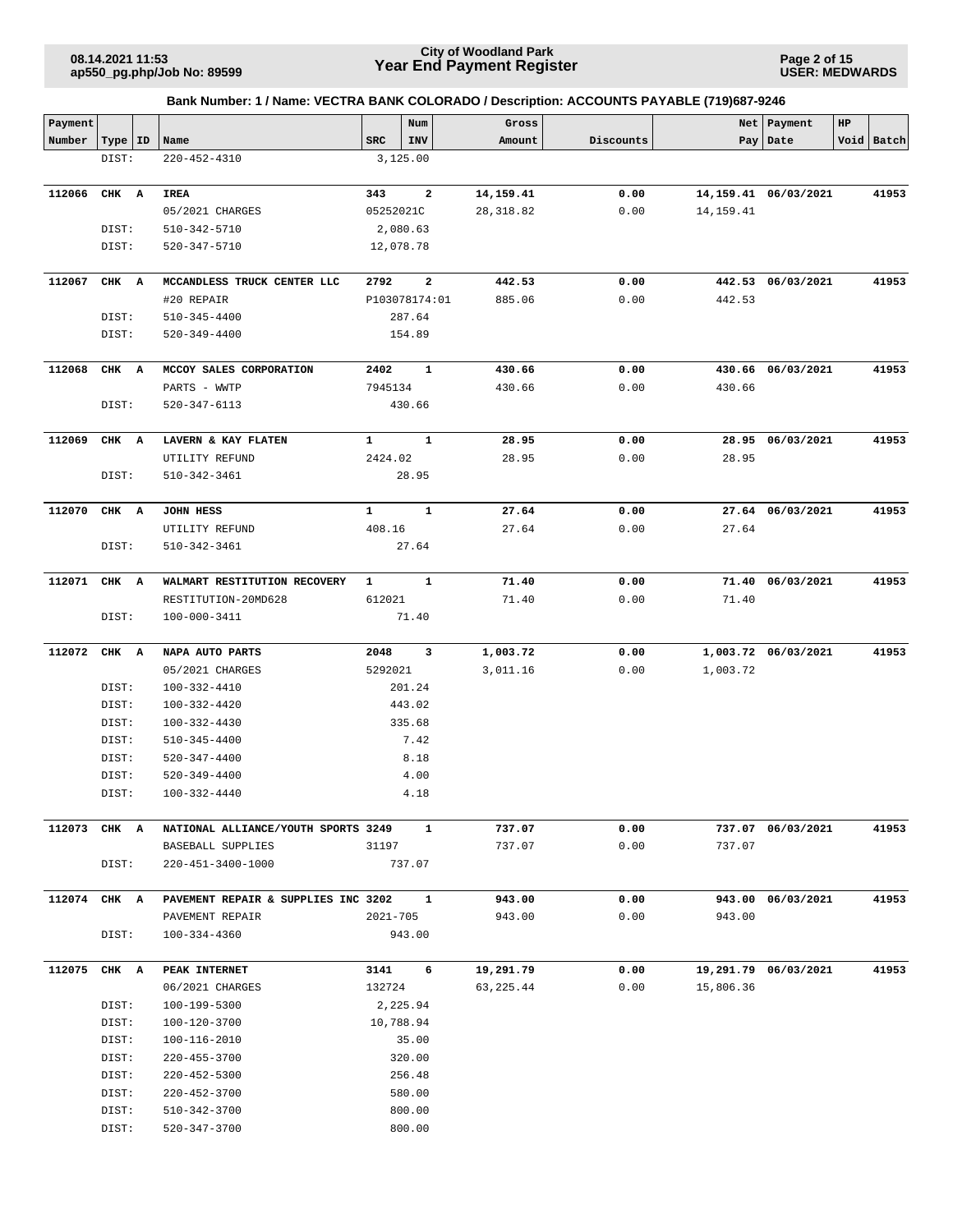**Page 3 of 15 USER: MEDWARDS**

| Payment      |           |                                    |            | Num          | Gross                      |           | Net       | Payment              | HP |            |
|--------------|-----------|------------------------------------|------------|--------------|----------------------------|-----------|-----------|----------------------|----|------------|
| Number       | Type   ID | Name                               | <b>SRC</b> | INV          | Amount                     | Discounts |           | Pay   Date           |    | Void Batch |
|              |           | 06/2021 CHARGES                    | 132725     |              | 3,425.48                   | 0.00      | 3,425.48  |                      |    |            |
|              | DIST:     | $100 - 221 - 5300$                 |            | 590.14       |                            |           |           |                      |    |            |
|              | DIST:     | 100-221-3700                       |            | 2,835.34     |                            |           |           |                      |    |            |
|              |           | 06/2021 CHARGES                    | 364853     |              | 59.95                      | 0.00      | 59.95     |                      |    |            |
|              | DIST:     | 100-116-2010                       |            | 59.95        |                            |           |           |                      |    |            |
| 112076       | CHK A     | PIPESTONE EQUIPMENT, LLC           | 5127       | $\mathbf{1}$ | 952.34                     | 0.00      |           | 952.34 06/03/2021    |    | 41953      |
|              |           | SOLENOIDS                          | 0011194    |              | 952.34                     | 0.00      | 952.34    |                      |    |            |
|              | DIST:     | 510-342-6110                       |            | 952.34       |                            |           |           |                      |    |            |
| 112077       | CHK A     | SNO-WHITE LINEN & UNIFORM, INC 581 |            | 1            | 131.64                     | 0.00      |           | 131.64 06/03/2021    |    | 41953      |
|              |           | EVENT EXPENSE - UPCC               | S71448     |              | 131.64                     | 0.00      | 131.64    |                      |    |            |
|              | DIST:     | $220 - 455 - 5000$                 |            | 131.64       |                            |           |           |                      |    |            |
| 112078       | CHK A     | WESTWOOD LAKES WATER DISTRICT      | 679        | $\mathbf{1}$ | 5,311.80                   | 0.00      |           | 5,311.80 06/03/2021  |    | 41953      |
|              |           | 04/21-05/21 WELLFIELD              | 05242021   |              | 5,311.80                   | 0.00      | 5,311.80  |                      |    |            |
|              | DIST:     | 510-342-5005                       |            | 5,311.80     |                            |           |           |                      |    |            |
| 112079       | CHK A     | WILSON WILLIAMS LLP                | 5287       | 1            | 13,008.00                  | 0.00      |           | 13,008.00 06/03/2021 |    | 41953      |
|              |           | 05/2021 LEGAL FEES                 | 014        |              | 13,008.00                  | 0.00      | 13,008.00 |                      |    |            |
|              | DIST:     | 100-111-3210                       | 13,008.00  |              |                            |           |           |                      |    |            |
| 112080       | CHK A     | WIRELESS WATCHDOGS, LLC            | 5102       | $\mathbf{1}$ | 196.36                     | 0.00      |           | 196.36 06/03/2021    |    | 41953      |
|              |           | PHONE SUPPLIES                     | IN0080800  |              | 196.36                     | 0.00      | 196.36    |                      |    |            |
|              | DIST:     | 100-120-6710                       |            | 196.36       |                            |           |           |                      |    |            |
| 112083       | CHK A     | AMERICAN CRAFTSMAN HOMES, LLC 4454 |            | 1            | 1,000.00                   | 0.00      | 1,000.00  | 06/10/2021           |    | 41971      |
|              |           | REFUND OF ESCROW                   | 06042021   |              | 1,000.00                   | 0.00      | 1,000.00  |                      |    |            |
|              | DIST:     | 100-000-2515                       |            | 1,000.00     |                            |           |           |                      |    |            |
| 112084       | CHK A     | AT&T MOBILITY LLC                  | 5118       | $\mathbf{1}$ | 126.17                     | 0.00      |           | 126.17 06/10/2021    |    | 41971      |
|              |           | PHONE CHARGES                      |            |              | 87290137930X05282021126.17 | 0.00      | 126.17    |                      |    |            |
|              | DIST:     | $100 - 221 - 5300$                 |            | 126.17       |                            |           |           |                      |    |            |
| 112085       | CHK A     | BADGER METER INC                   | 4278       | $\mathbf{1}$ | 2,307.77                   | 0.00      |           | 2,307.77 06/10/2021  |    | 41971      |
|              |           | CELLULAR LITE SERVICE UNIT         | 80074436   |              | 2,307.77                   | 0.00      | 2,307.77  |                      |    |            |
|              | DIST:     | $510 - 350 - 5300$                 |            | 2,307.77     |                            |           |           |                      |    |            |
| 112086 CHK A |           | BEDROCK LLC                        | 5290       | $\mathbf{1}$ | 560.00                     | 0.00      |           | 560.00 06/10/2021    |    | 41971      |
|              |           | SWING MATS - MEMORIAL PARK         | 67563      |              | 560.00                     | 0.00      | 560.00    |                      |    |            |
|              | DIST:     | 100-118-4240                       |            | 560.00       |                            |           |           |                      |    |            |
| 112087       | CHK A     | BENJAMIN LEE CANON                 | 5181       | $\mathbf{1}$ | 262.50                     | 0.00      |           | 262.50 06/10/2021    |    | 41971      |
|              |           | PARTS & LABOR                      | 1109       |              | 262.50                     | 0.00      | 262.50    |                      |    |            |
|              | DIST:     | 100-120-3700                       |            | 262.50       |                            |           |           |                      |    |            |
| 112088 CHK A |           | BEVERAGE DISTRIBUTORS              | 1132 1     |              | 773.51                     | 0.00      |           | 773.51 06/10/2021    |    | 41971      |
|              |           | LIQUOR ORDER                       | 339772665  |              | 773.51                     | 0.00      | 773.51    |                      |    |            |
|              | DIST:     | 220-455-7000                       |            | 773.51       |                            |           |           |                      |    |            |
| 112089       | CHK A     | <b>BIRCHAM'S</b>                   | 75         | $\mathbf{1}$ | 415.64                     | 0.00      |           | 415.64 06/10/2021    |    | 41971      |
|              |           | 05/2021 USAGE                      | 329980     |              | 415.64                     | 0.00      | 415.64    |                      |    |            |
|              | DIST:     | 100-120-4350                       |            | 415.64       |                            |           |           |                      |    |            |
| 112090 CHK A |           | BRIAN E. BUNDY                     | 5208       | $\mathbf{1}$ | 483.00                     | 0.00      |           | 483.00 06/10/2021    |    | 41971      |
|              |           | ACCOUNT SUPPORT SERVICES           | 06062021   |              | 483.00                     | 0.00      | 483.00    |                      |    |            |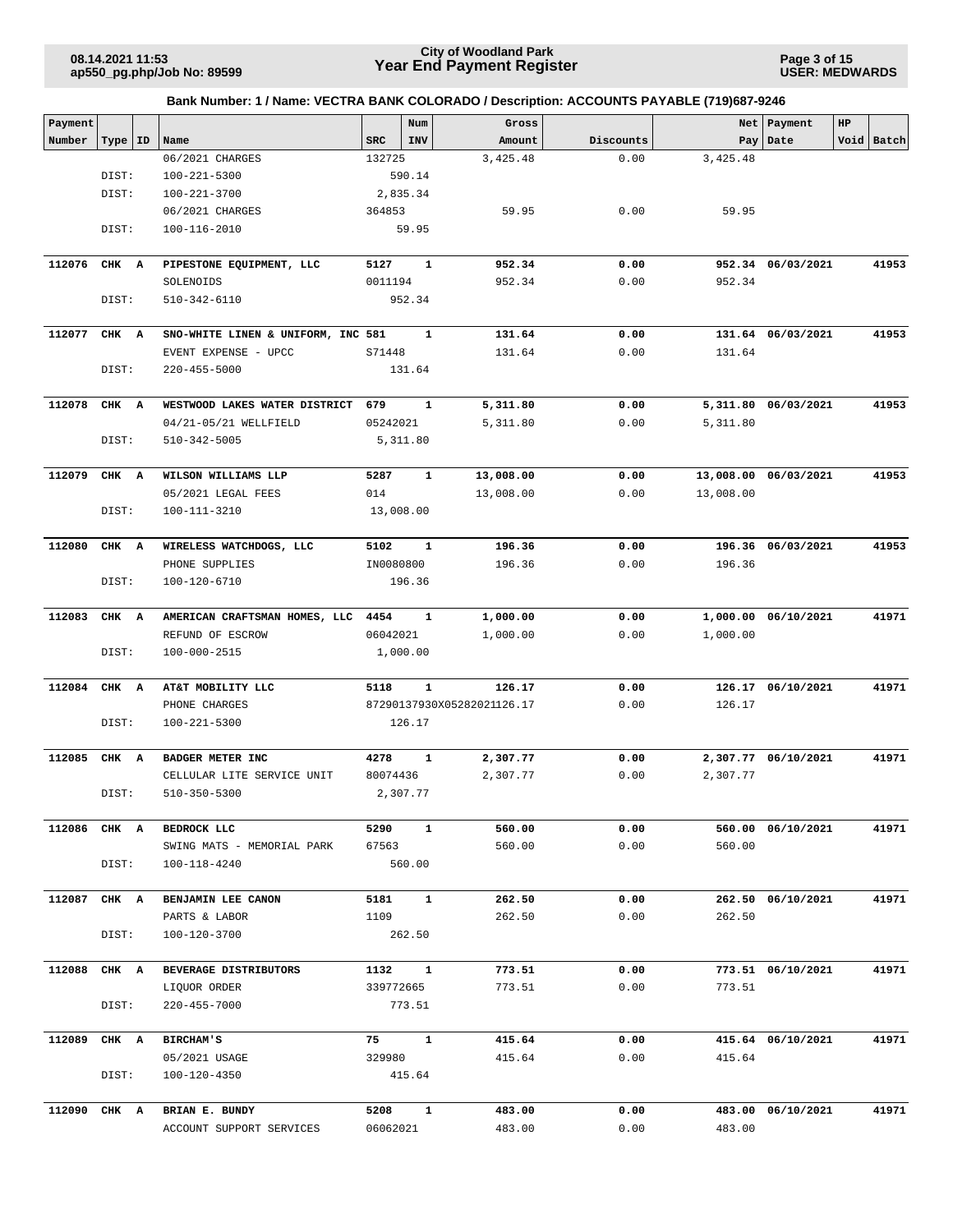**Page 4 of 15 USER: MEDWARDS**

| Payment |       |    |                                     |            | Num          | Gross      |           | Net       | Payment              | HP |            |
|---------|-------|----|-------------------------------------|------------|--------------|------------|-----------|-----------|----------------------|----|------------|
| Number  | Type  | ID | Name                                | <b>SRC</b> | INV          | Amount     | Discounts |           | Pay   Date           |    | Void Batch |
|         | DIST: |    | 100-117-3220                        |            | 483.00       |            |           |           |                      |    |            |
|         |       |    |                                     |            |              |            |           |           |                      |    |            |
| 112091  | CHK A |    | BROWNS HILL ENGINEERING CONTRL 4326 |            | 1            | 198.00     | 0.00      | 198.00    | 06/10/2021           |    | 41971      |
|         |       |    | 05/2021 SERVICE WORK                | 21146      |              | 198.00     | 0.00      | 198.00    |                      |    |            |
|         | DIST: |    | 520-347-4320                        |            | 198.00       |            |           |           |                      |    |            |
| 112092  | CHK A |    | CAPITAL ONE, N.A.                   | 5298       | 1            | 159.81     | 0.00      |           | 159.81 06/10/2021    |    | 41971      |
|         |       |    | 04/2021-05/2021 CHARGES             | 5192021    |              | 159.81     | 0.00      | 159.81    |                      |    |            |
|         | DIST: |    | 100-118-2335                        |            | 19.97        |            |           |           |                      |    |            |
|         | DIST: |    | 100-118-4310                        |            | 39.94        |            |           |           |                      |    |            |
|         | DIST: |    | 100-199-3335                        |            | 51.36        |            |           |           |                      |    |            |
|         | DIST: |    | 100-221-6100                        |            | 9.94         |            |           |           |                      |    |            |
|         | DIST: |    | $100 - 331 - 6100$                  |            | 38.60        |            |           |           |                      |    |            |
| 112093  | CHK A |    | CENTURYLINK                         | 4342       | 3            | 580.45     | 0.00      |           | 580.45 06/10/2021    |    | 41971      |
|         |       |    | 05/2021 CHARGES                     | 5252021    |              | 1,741.35   | 0.00      | 580.45    |                      |    |            |
|         | DIST: |    | $220 - 455 - 5300$                  |            | 149.71       |            |           |           |                      |    |            |
|         | DIST: |    | 510-342-5300                        |            | 157.92       |            |           |           |                      |    |            |
|         | DIST: |    | 520-347-5300                        |            | 272.82       |            |           |           |                      |    |            |
|         |       |    |                                     |            |              |            |           |           |                      |    |            |
| 112094  | CHK A |    | CHAD MILDBRANDT                     | 5159       | $\mathbf{1}$ | 72.00      | 0.00      |           | 72.00 06/10/2021     |    | 41971      |
|         |       |    | BARTENDING - UPCC                   | 06072021   |              | 72.00      | 0.00      | 72.00     |                      |    |            |
|         | DIST: |    | 220-455-7000                        |            | 72.00        |            |           |           |                      |    |            |
|         |       |    |                                     |            |              |            |           |           |                      |    |            |
| 112095  | CHK A |    | CINTAS CORPORATION NO 2             | 4977       | 1            | 78.30      | 0.00      |           | 78.30 06/10/2021     |    | 41971      |
|         |       |    | UNIFORM - FLEET                     | 4085575001 |              | 78.30      | 0.00      | 78.30     |                      |    |            |
|         | DIST: |    | 100-332-6210                        |            | 78.30        |            |           |           |                      |    |            |
| 112096  | CHK A |    | COLORADO ELECTRIC MOTOR REPAIR 2793 |            | 1            | 325.59     | 0.00      |           | 325.59 06/10/2021    |    | 41971      |
|         |       |    | PARTS                               | 67553      |              | 325.59     | 0.00      | 325.59    |                      |    |            |
|         | DIST: |    | $220 - 452 - 4320$                  |            | 325.59       |            |           |           |                      |    |            |
| 112097  | CHK A |    | COPPER STATE BOLT & NUT CO          | 5228       | 1            | 15.85      | 0.00      |           | 15.85 06/10/2021     |    | 41971      |
|         |       |    | SUPPLIES - B&G                      | 104731562  |              | 15.85      | 0.00      | 15.85     |                      |    |            |
|         | DIST: |    | $100 - 332 - 4430$                  |            | 15.85        |            |           |           |                      |    |            |
|         |       |    |                                     |            |              |            |           |           |                      |    |            |
| 112098  | CHK A |    | DOCUMART COPIES & PRINTING          | 3252       | 1            | 225.00     | 0.00      | 225.00    | 225.00 06/10/2021    |    | 41971      |
|         |       |    | BUSINESS CARDS - WPPD               | 366552     |              | 225.00     | 0.00      |           |                      |    |            |
|         | DIST: |    | 100-221-6160                        |            | 225.00       |            |           |           |                      |    |            |
| 112099  | CHK A |    | FARIS MACHINERY CO.                 | 1712       | $\mathbf{1}$ | 63.41      | 0.00      |           | 63.41 06/10/2021     |    | 41971      |
|         |       |    | PARTS - #32                         | A14265     |              | 63.41      | 0.00      | 63.41     |                      |    |            |
|         | DIST: |    | 100-332-4410                        |            | 63.41        |            |           |           |                      |    |            |
| 112100  | CHK A |    | HAYNES MECHANICAL SYSTEMS           | 3359       | $\mathbf{1}$ | 29,328.00  | 0.00      |           | 29,328.00 06/10/2021 |    | 41971      |
|         |       |    | Police Dept System                  | PB2992     |              | 29,328.00  | 0.00      | 29,328.00 |                      |    |            |
|         | DIST: |    | 100-118-7300                        | 29,328.00  |              |            |           |           |                      |    |            |
|         |       |    |                                     |            |              |            |           |           |                      |    |            |
| 112101  | CHK A |    | HOME DEPOT CREDIT SERVICES          | 1758       | $\mathbf{1}$ | 11.97      | 0.00      |           | 11.97 06/10/2021     |    | 41971      |
|         |       |    | 05/2021 CHARGES                     | 5282021    |              | 11.97      | 0.00      | 11.97     |                      |    |            |
|         | DIST: |    | 100-334-4300                        |            | 11.97        |            |           |           |                      |    |            |
| 112102  | CHK A |    | <b>IREA</b>                         | 343        | $\mathbf{3}$ | 8,419.34   | 0.00      |           | 8,419.34 06/10/2021  |    | 41971      |
|         |       |    | 06/2021 CHARGES                     | 06022021A  |              | 25, 258.02 | 0.00      | 8,419.34  |                      |    |            |
|         | DIST: |    | 100-118-5710                        |            | 3,790.07     |            |           |           |                      |    |            |
|         | DIST: |    | $220 - 455 - 5710$                  |            | 626.31       |            |           |           |                      |    |            |
|         |       |    |                                     |            |              |            |           |           |                      |    |            |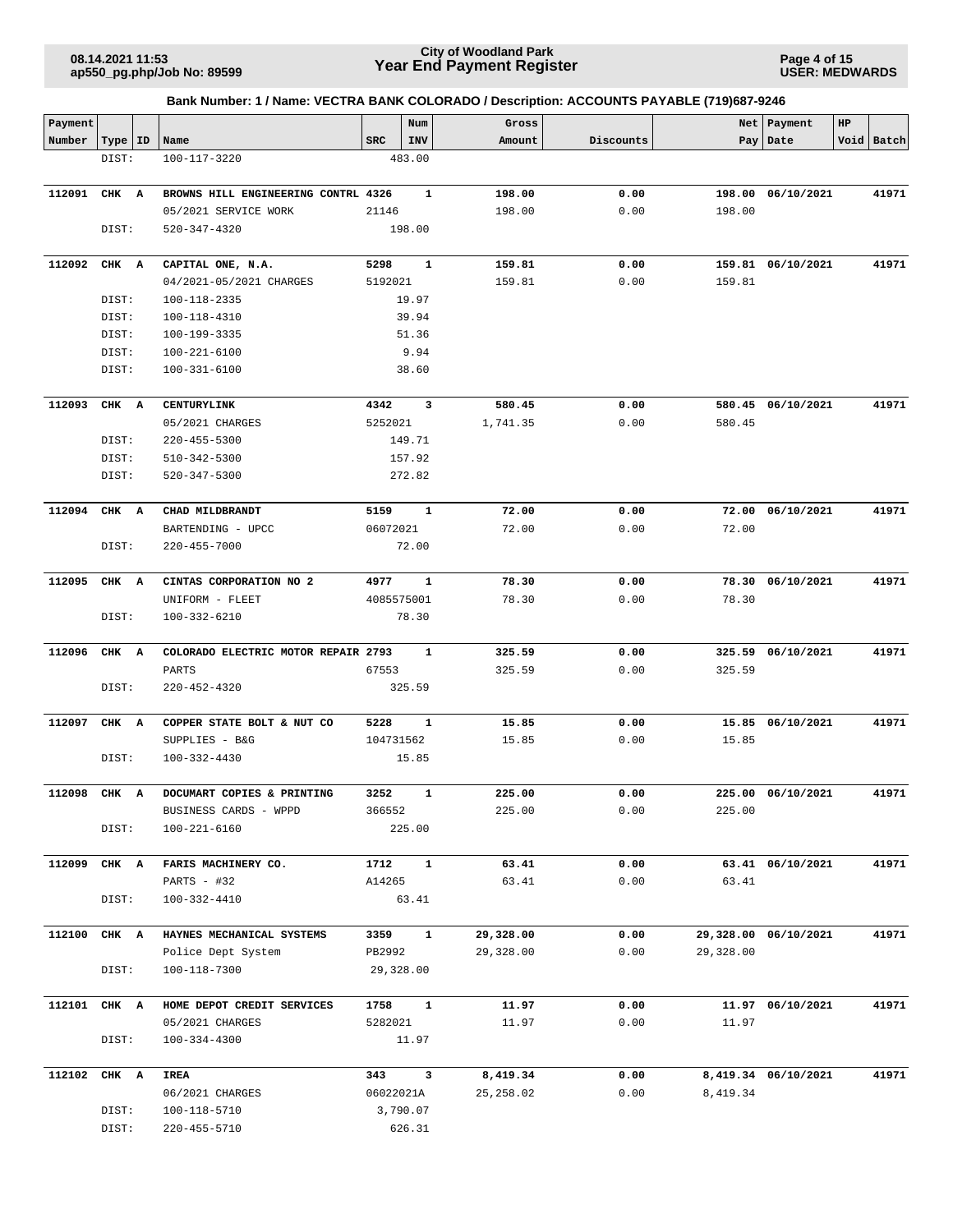## **Year End Payment Register City of Woodland Park 08.14.2021 11:53**

**Page 5 of 15 USER: MEDWARDS**

| Payment      |           |                                                         |              | Num                          | Gross                |              |            | Net   Payment         | HP |            |
|--------------|-----------|---------------------------------------------------------|--------------|------------------------------|----------------------|--------------|------------|-----------------------|----|------------|
| Number       | Type   ID | Name                                                    | <b>SRC</b>   | INV                          | Amount               | Discounts    |            | Pay Date              |    | Void Batch |
|              | DIST:     | 100-334-2270                                            |              | 3,950.98                     |                      |              |            |                       |    |            |
|              | DIST:     | 510-342-5710                                            |              | 51.98                        |                      |              |            |                       |    |            |
|              |           |                                                         |              |                              |                      |              |            |                       |    |            |
| 112103       | CHK A     | K.E.C.I.COLORADO INC                                    | 5299         | $\mathbf{1}$                 | 104,140.33           | 0.00         |            | 104,140.33 06/10/2021 |    | 41971      |
|              |           | GATEWAY SIDEWALK IMPROVEMENT                            | 410401       |                              | 104,140.33           | 0.00         | 104,140.33 |                       |    |            |
|              | DIST:     | 410-335-7207                                            |              | 104,140.33                   |                      |              |            |                       |    |            |
|              |           |                                                         |              |                              |                      |              |            |                       |    |            |
| 112104       | CHK A     | KIMLEY-HORN AND ASSOCIATES, INC 5164                    |              | 3                            | 55,607.50            | 0.00         |            | 55,607.50 06/10/2021  |    | 41971      |
|              |           | Hwy 67 Widening                                         |              | 096883003-0321               | 10,670.00            | 0.00         | 10,670.00  |                       |    |            |
|              | DIST:     | 410-335-7201                                            | 10,670.00    |                              |                      |              |            |                       |    |            |
|              |           | Project 096883004.1                                     | 18149665     |                              | 15,575.00            | 0.00         | 15,575.00  |                       |    |            |
|              | DIST:     | 410-335-7201                                            | 15,575.00    |                              |                      |              |            |                       |    |            |
|              |           |                                                         |              |                              |                      |              |            |                       |    |            |
|              |           | Project 096883004.1                                     | 18726543     |                              | 29,362.50            | 0.00         | 29,362.50  |                       |    |            |
|              | DIST:     | 410-335-7201                                            |              | 29,362.50                    |                      |              |            |                       |    |            |
| 112105       | CHK A     | LAWSON PRODUCTS, INC.                                   | 2935         | 1                            | 44.52                | 0.00         |            | 44.52 06/10/2021      |    | 41971      |
|              |           | BLACK MAINTENANCE PAINT                                 | 9308476888   |                              | 44.52                | 0.00         | 44.52      |                       |    |            |
|              |           |                                                         |              |                              |                      |              |            |                       |    |            |
|              | DIST:     | 510-345-6110                                            |              | 44.52                        |                      |              |            |                       |    |            |
| 112106       |           |                                                         | 5297         | $\mathbf{1}$                 |                      | 0.00         |            | 187.50 06/10/2021     |    | 41971      |
|              | CHK A     | LORIE URBAN                                             |              |                              | 187.50               |              |            |                       |    |            |
|              |           | INSTRUCTOR - P&R                                        | 05142021     |                              | 187.50               | 0.00         | 187.50     |                       |    |            |
|              | DIST:     | 220-451-3400-1000                                       |              | 187.50                       |                      |              |            |                       |    |            |
| 112107       | CHK A     | MACKEL, MARK                                            | 2232         | 1                            | 90.00                | 0.00         | 90.00      | 06/10/2021            |    | 41971      |
|              |           |                                                         | 0603         |                              |                      | 0.00         | 90.00      |                       |    |            |
|              |           | CDL MEDICAL EXAM                                        |              |                              | 90.00                |              |            |                       |    |            |
|              | DIST:     | 100-199-3335                                            |              | 90.00                        |                      |              |            |                       |    |            |
| 112108       | CHK A     | MCCANDLESS TRUCK CENTER LLC                             | 2792         | $\mathbf{1}$                 | 804.10               | 0.00         |            | 804.10 06/10/2021     |    | 41971      |
|              |           |                                                         |              |                              |                      |              |            |                       |    |            |
|              |           | REPAIR #32 - STREETS                                    |              | S103017026:01                | 804.10               | 0.00         | 804.10     |                       |    |            |
|              | DIST:     | 100-332-4410                                            |              | 804.10                       |                      |              |            |                       |    |            |
| 112109       | CHK A     | LOR PELLEGRINO                                          | $\mathbf{1}$ | 1                            | 115.20               | 0.00         |            | 115.20 06/10/2021     |    | 41971      |
|              |           | LODGING REIMBURSEMENT                                   | 03042021     |                              | 115.20               | 0.00         | 115.20     |                       |    |            |
|              |           |                                                         |              |                              |                      |              |            |                       |    |            |
|              | DIST:     | 100-114-5800                                            |              | 115.20                       |                      |              |            |                       |    |            |
| 112110       | CHK A     | ROBERT MICHAEL                                          | $\mathbf{1}$ | 1                            | 55.27                | 0.00         |            | 55.27 06/10/2021      |    | 41971      |
|              |           | UTILITY REFUND -                                        | 3708.03      |                              | 55.27                | 0.00         | 55.27      |                       |    |            |
|              |           |                                                         |              | 55.27                        |                      |              |            |                       |    |            |
|              | DIST:     | 510-342-3461                                            |              |                              |                      |              |            |                       |    |            |
| 112111 CHK A |           | MUNIREVS INC                                            | 5196         | $\mathbf{1}$                 | 2,120.50             | 0.00         |            |                       |    | 41971      |
|              |           |                                                         |              |                              |                      |              | 2,120.50   | 2,120.50 06/10/2021   |    |            |
|              |           | VRBO MONITORING & LICENSING                             | 5642         |                              | 2,120.50             | 0.00         |            |                       |    |            |
|              | DIST:     | 100-120-4340                                            |              | 2,120.50                     |                      |              |            |                       |    |            |
|              |           |                                                         |              |                              |                      |              |            |                       |    |            |
| 112112       | CHK A     | MUTUAL OF OMAHA INSURANCE COMP 5128<br>06/2021 COVERAGE |              | $\mathbf{1}$<br>001208711782 | 3,056.57<br>3,056.57 | 0.00<br>0.00 | 3,056.57   | 3,056.57 06/10/2021   |    | 41971      |
|              |           |                                                         |              |                              |                      |              |            |                       |    |            |
|              | DIST:     | 100-000-2175                                            |              | 1,083.60                     |                      |              |            |                       |    |            |
|              | DIST:     | 100-000-2175                                            |              | 746.97                       |                      |              |            |                       |    |            |
|              | DIST:     | 100-000-2170                                            |              | 1,226.00                     |                      |              |            |                       |    |            |
|              |           |                                                         |              |                              |                      |              |            |                       |    |            |
| 112113       | CHK A     | O'REILLY AUTOMOTIVE STORES, IN 4531                     |              | $\mathbf{1}$                 | 15.45                | 0.00         |            | 15.45 06/10/2021      |    | 41971      |
|              |           | 04/21-05/21 CHARGES                                     | 4292021      |                              | 15.45                | 0.00         | 15.45      |                       |    |            |
|              | DIST:     | 100-332-4410                                            |              | 15.45                        |                      |              |            |                       |    |            |
|              |           |                                                         |              |                              |                      |              |            |                       |    |            |
| 112114 CHK A |           | OCCUPATIONAL HEALTH CENTERS OF 5300                     |              | $\mathbf{1}$                 | 460.00               | 0.00         |            | 460.00 06/10/2021     |    | 41971      |
|              |           | PRE-EMPLOYMENT PHYSICALS                                | 14855167     |                              | 460.00               | 0.00         | 460.00     |                       |    |            |
|              | DIST:     | 100-221-6160                                            |              | 460.00                       |                      |              |            |                       |    |            |
|              |           |                                                         |              |                              |                      |              |            |                       |    |            |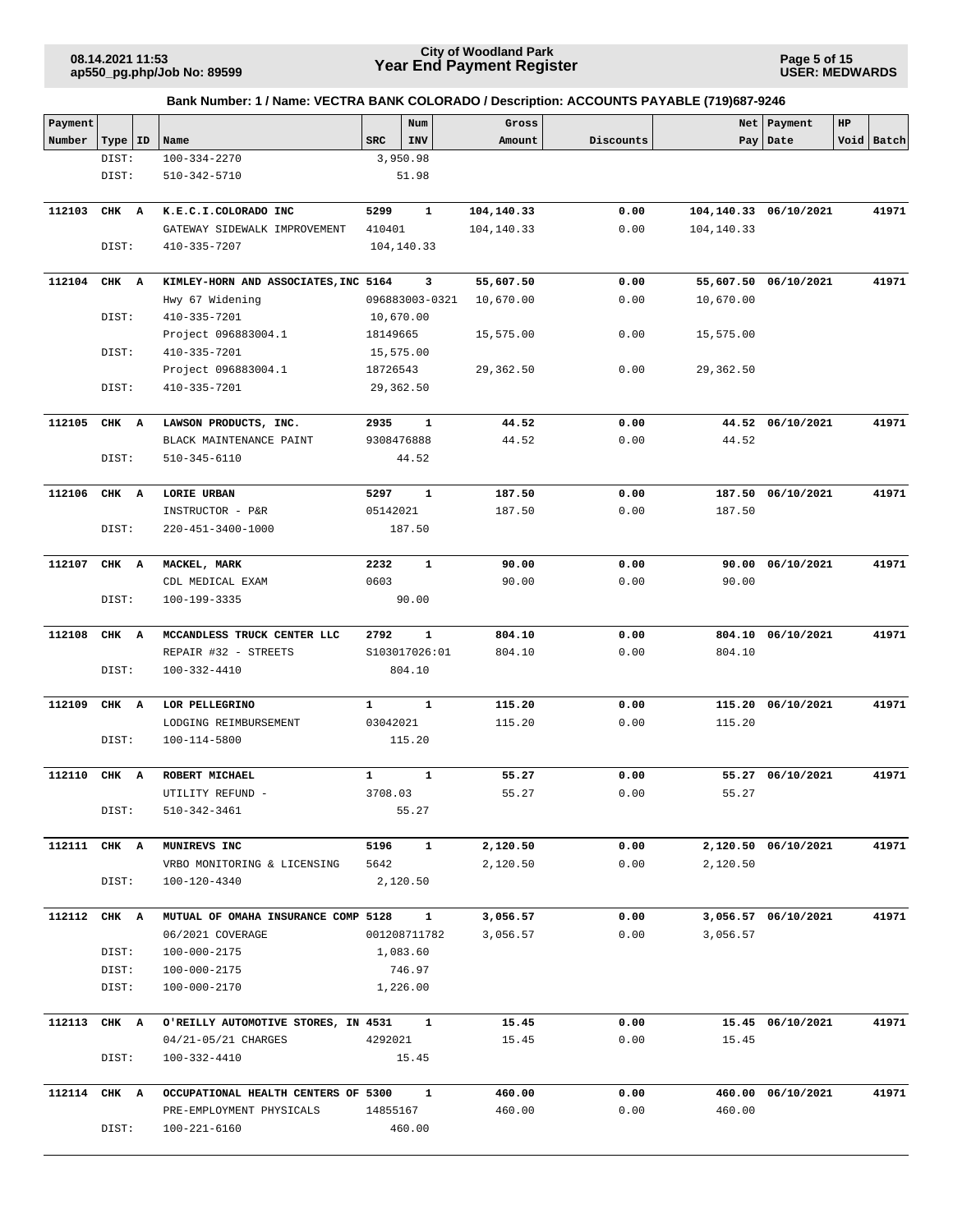**Page 6 of 15 USER: MEDWARDS**

| Payment<br>Number<br>112115<br>112116 | Type<br>CHK<br>DIST:<br>DIST: | ID<br>$\mathbf{A}$ | Name<br>PIKES PEAK REGIONAL BUILDING D 4647 | SRC        | Num<br>INV<br>$\mathbf{1}$ | Gross<br>Amount | Discounts |          | Net   Payment<br>Pay   Date | HP<br>Void Batch |       |
|---------------------------------------|-------------------------------|--------------------|---------------------------------------------|------------|----------------------------|-----------------|-----------|----------|-----------------------------|------------------|-------|
|                                       |                               |                    |                                             |            |                            |                 |           |          |                             |                  |       |
|                                       |                               |                    |                                             |            |                            |                 |           |          |                             |                  |       |
|                                       |                               |                    |                                             |            |                            | 752.79          | 0.00      | 752.79   | 06/10/2021                  |                  | 41971 |
|                                       |                               |                    | 05/2021 PLANNING FEES                       | 06012021   |                            | 752.79          | 0.00      | 752.79   |                             |                  |       |
|                                       |                               |                    | $100 - 000 - 3433$                          |            | 2,589.67                   |                 |           |          |                             |                  |       |
|                                       |                               |                    | $100 - 000 - 3433$                          |            | 1,701.60-                  |                 |           |          |                             |                  |       |
|                                       | DIST:                         |                    | 100-000-3433                                |            | 135.28-                    |                 |           |          |                             |                  |       |
|                                       | CHK A                         |                    | PITNEY BOWES GLOBAL FINANCIAL 2479          |            | 1                          | 90.00           | 0.00      |          | 90.00 06/10/2021            |                  | 41971 |
|                                       |                               |                    | 06/2021 POSTAE METER LEASE                  | 3313554857 |                            | 90.00           | 0.00      | 90.00    |                             |                  |       |
|                                       | DIST:                         |                    | 100-199-5350                                |            | 90.00                      |                 |           |          |                             |                  |       |
| 112117                                | CHK A                         |                    | ROBERT COLE                                 | 5194       | 1                          | 124.50          | 0.00      |          | 124.50 06/10/2021           |                  | 41971 |
|                                       |                               |                    | INSTRUCTOR - P&R                            | 06042021   |                            | 124.50          | 0.00      | 124.50   |                             |                  |       |
|                                       | DIST:                         |                    | 220-451-3400-1000                           |            | 124.50                     |                 |           |          |                             |                  |       |
| 112118                                | CHK A                         |                    | <b>SARAH MINTON</b>                         | 5295       | $\mathbf{1}$               | 72.00           | 0.00      |          | 72.00 06/10/2021            |                  | 41971 |
|                                       |                               |                    | BARTENDING - UPCC                           | 06072021   |                            | 72.00           | 0.00      | 72.00    |                             |                  |       |
|                                       | DIST:                         |                    | 220-455-7000                                |            | 72.00                      |                 |           |          |                             |                  |       |
| 112119                                | CHK A                         |                    | <b>SCHUMACHER'S</b>                         | 561        | $\mathbf{1}$               | 84.00           | 0.00      |          | 84.00 06/10/2021            |                  | 41971 |
|                                       |                               |                    | REPAIR #74                                  | 69618      |                            | 84.00           | 0.00      | 84.00    |                             |                  |       |
|                                       | DIST:                         |                    | 510-342-4400                                |            | 84.00                      |                 |           |          |                             |                  |       |
| 112120                                | CHK A                         |                    | SGS ACCUTEST INC.                           | 4859       | 1                          | 217.50          | 0.00      |          | 217.50 06/10/2021           |                  | 41971 |
|                                       |                               |                    | 04/2021 WATER QUALITY TEST                  |            | 52160127123                | 217.50          | 0.00      | 217.50   |                             |                  |       |
|                                       | DIST:                         |                    | 510-342-3350                                |            | 217.50                     |                 |           |          |                             |                  |       |
|                                       |                               |                    |                                             |            |                            |                 |           |          |                             |                  |       |
| 112121                                | CHK A                         |                    | SOUTHERN GLAZER'S WINE & SPIRI 2805         |            | 1                          | 421.86          | 0.00      |          | 421.86 06/10/2021           |                  | 41971 |
|                                       |                               |                    | LIQUOR ORDER                                | 2523908    |                            | 421.86          | 0.00      | 421.86   |                             |                  |       |
|                                       | DIST:                         |                    | 220-455-7000                                |            | 421.86                     |                 |           |          |                             |                  |       |
| 112122                                | CHK A                         |                    | STANLEY CONVERGENT SECURITY SO 4042         |            | 1                          | 376.24          | 0.00      |          | 376.24 06/10/2021           |                  | 41971 |
|                                       |                               |                    | 03/2021 MAINTENANCE CHARGES                 | 6001101549 |                            | 376.24          | 0.00      | 376.24   |                             |                  |       |
|                                       | DIST:                         |                    | 100-332-5000                                |            | 244.55                     |                 |           |          |                             |                  |       |
|                                       | DIST:                         |                    | $100 - 331 - 5000$                          |            | 131.69                     |                 |           |          |                             |                  |       |
| 112123                                | CHK A                         |                    | THE LOCK SHOP                               | 2431       | $\mathbf{1}$               | 157.00          | 0.00      |          | 157.00 06/10/2021           |                  | 41971 |
|                                       |                               |                    | KEYS - WTP                                  | 000949     |                            | 157.00          | 0.00      | 157.00   |                             |                  |       |
|                                       | DIST:                         |                    | 510-342-6110                                |            | 157.00                     |                 |           |          |                             |                  |       |
| 112124 CHK A                          |                               |                    | TIMBER LINE ELEC/CONTROL CORP               | 1145       | $\mathbf{1}$               | 2,700.00        | 0.00      |          | 2,700.00 06/10/2021         |                  | 41971 |
|                                       |                               |                    | Sunnywood HMP                               | 21067      |                            | 2,700.00        | 0.00      | 2,700.00 |                             |                  |       |
|                                       | DIST:                         |                    | $510 - 343 - 7500$                          |            | 2,700.00                   |                 |           |          |                             |                  |       |
| 112125                                | CHK A                         |                    | TRACTOR SUPPLY COMPANY                      | 4753       | $\mathbf{1}$               | 74.96           | 0.00      |          | 74.96 06/10/2021            |                  | 41971 |
|                                       |                               |                    | 05/2021 CHARGES                             | 5302021    |                            | 74.96           | 0.00      | 74.96    |                             |                  |       |
|                                       | DIST:                         |                    | $100 - 334 - 2335$                          |            | 74.96                      |                 |           |          |                             |                  |       |
| 112126                                | CHK A                         |                    | TREATMENT TECH, INC.                        | 1494       | 1                          | 4,769.00        | 0.00      |          | 4,769.00 06/10/2021         |                  | 41971 |
|                                       |                               |                    | SODA ASH - WTP                              | 183858     |                            | 4,769.00        | 0.00      | 4,769.00 |                             |                  |       |
|                                       | DIST:                         |                    | 510-342-6310                                |            | 4,769.00                   |                 |           |          |                             |                  |       |
| 112127                                | CHK A                         |                    | UNCC UTILITY NOTIFICATION CNTR 2012         |            | $\overline{a}$             | 228.36          | 0.00      |          | 228.36 06/10/2021           |                  | 41971 |
|                                       |                               |                    | UTILITY LOCATES                             | 221051524  |                            | 456.72          | 0.00      | 228.36   |                             |                  |       |
|                                       | DIST:                         |                    | 510-345-5000                                |            | 148.43                     |                 |           |          |                             |                  |       |
|                                       | DIST:                         |                    | 520-347-5000                                |            | 79.93                      |                 |           |          |                             |                  |       |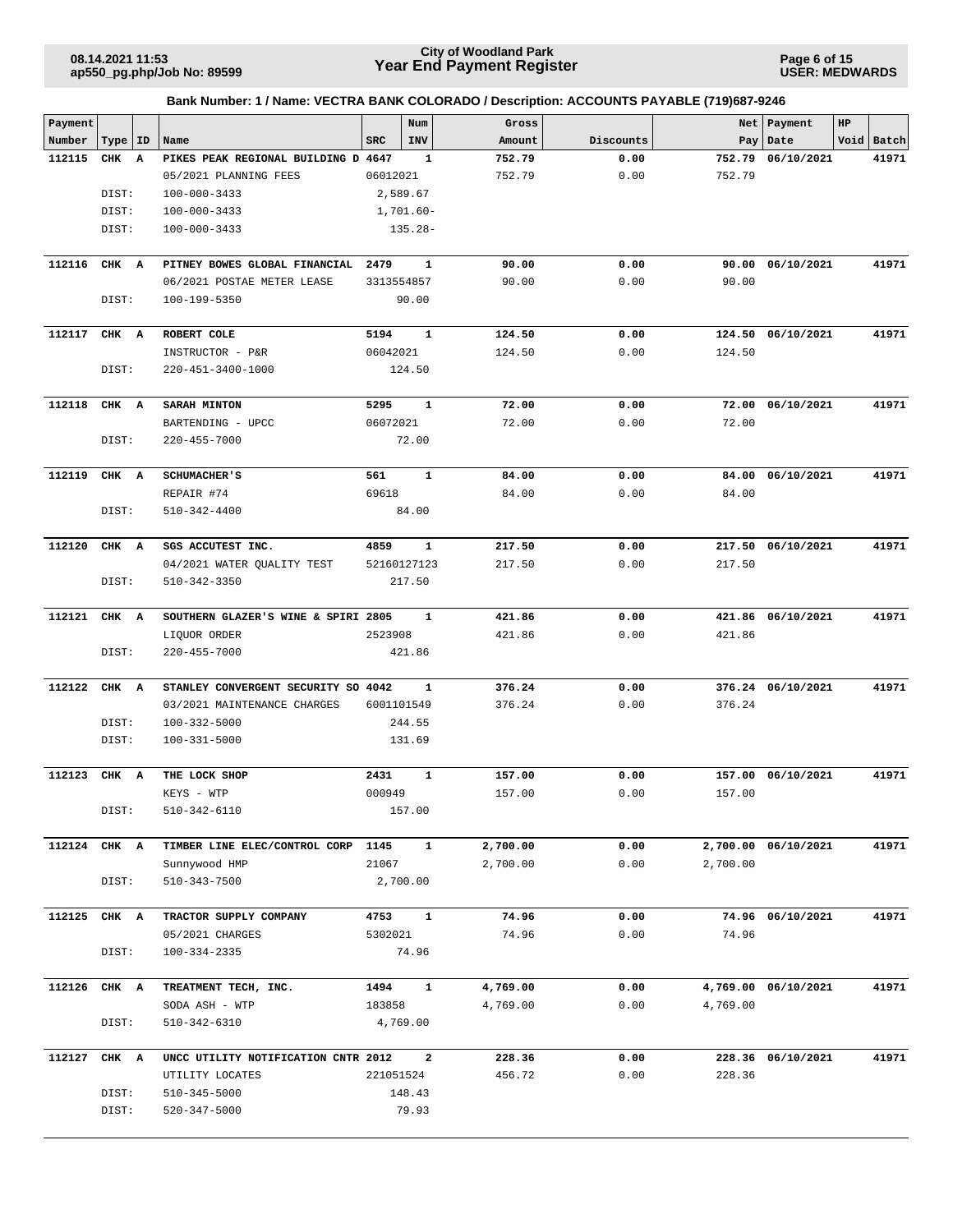## **Year End Payment Register City of Woodland Park 08.14.2021 11:53**

**Page 7 of 15 USER: MEDWARDS**

| Payment      |           |              |                                        |            | Num        | Gross       |           |            | Net   Payment         | HP |            |
|--------------|-----------|--------------|----------------------------------------|------------|------------|-------------|-----------|------------|-----------------------|----|------------|
| Number       | Type   ID |              | Name                                   | SRC        | INV        | Amount      | Discounts |            | Pay Date              |    | Void Batch |
| 112128       | CHK       | $\mathbf{A}$ | UNITED REPROGRAPHIC SUPPLY             | 4285       | 1          | 98.00       | 0.00      |            | 98.00 06/10/2021      |    | 41971      |
|              |           |              | 06/21 AGREEMENT-FORMAT PRINTER 3340938 |            |            | 98.00       | 0.00      | 98.00      |                       |    |            |
|              | DIST:     |              | 100-120-4350                           |            | 98.00      |             |           |            |                       |    |            |
|              |           |              |                                        |            |            |             |           |            |                       |    |            |
| 112129       | CHK A     |              | USA BLUEBOOK                           | 1779       | 8          | 1,791.31    | 0.00      |            | 1,791.31 06/10/2021   |    | 41971      |
|              |           |              | SUPPLIES - WWTP                        | 600150     |            | 210.75      | 0.00      | 210.75     |                       |    |            |
|              | DIST:     |              | 520-347-5006                           |            | 210.75     |             |           |            |                       |    |            |
|              |           |              | SUPPLIES $- F/S$                       | 601177     |            | 1,053.38    | 0.00      | 526.69     |                       |    |            |
|              | DIST:     |              | $510 - 345 - 2335$                     |            | 127.44     |             |           |            |                       |    |            |
|              | DIST:     |              | 520-349-2335                           |            | 82.25      |             |           |            |                       |    |            |
|              | DIST:     |              | 510-345-6110                           |            | 197.19     |             |           |            |                       |    |            |
|              | DIST:     |              | 520-349-6110                           |            | 119.81     |             |           |            |                       |    |            |
|              |           |              | $SUPPLIES - F/S$                       | 602718     |            | 272.71      | 0.00      | 272.71     |                       |    |            |
|              | DIST:     |              | 520-349-6110                           |            | 272.71     |             |           |            |                       |    |            |
|              |           |              | $SUPPLIES - F/S$                       | 602995     |            | 43.95       | 0.00      | 43.95      |                       |    |            |
|              | DIST:     |              | 520-349-6110                           |            | 43.95      |             |           |            |                       |    |            |
|              |           |              | SUPPLIES $- F/S$                       | 604295     |            | 157.90      | 0.00      | 78.95      |                       |    |            |
|              | DIST:     |              | $510 - 345 - 2335$                     |            | 51.31      |             |           |            |                       |    |            |
|              | DIST:     |              | 520-349-2335                           |            | 27.64      |             |           |            |                       |    |            |
|              |           |              | CASSETTE BAG - WWTP                    | 604464     |            | 658.26      | 0.00      | 658.26     |                       |    |            |
|              | DIST:     |              | 520-347-6110                           |            | 658.26     |             |           |            |                       |    |            |
|              |           |              |                                        |            |            |             |           |            |                       |    |            |
| 112130       | CHK A     |              | <b>VERIZON</b>                         | 3856       | $-5$       | 3,084.77    | 0.00      |            | 3,084.77 06/10/2021   |    | 41971      |
|              |           |              | WIRELESS CHARGES                       | 9880661084 |            | 15,423.85   | 0.00      | 3,084.77   |                       |    |            |
|              | DIST:     |              | 100-111-5300                           |            | 46.36      |             |           |            |                       |    |            |
|              | DIST:     |              | 100-112-5300                           |            | 36.36      |             |           |            |                       |    |            |
|              | DIST:     |              | 100-116-5300                           |            | 223.20     |             |           |            |                       |    |            |
|              | DIST:     |              | 100-114-5300                           |            | 164.02     |             |           |            |                       |    |            |
|              | DIST:     |              | 100-199-5300                           |            | 96.20      |             |           |            |                       |    |            |
|              | DIST:     |              | 100-118-5300                           |            | 260.19     |             |           |            |                       |    |            |
|              | DIST:     |              | $100 - 221 - 5300$                     |            | 939.72     |             |           |            |                       |    |            |
|              | DIST:     |              | 100-331-5300                           |            | 123.52     |             |           |            |                       |    |            |
|              | DIST:     |              | $100 - 332 - 5300$                     |            | 64.65      |             |           |            |                       |    |            |
|              | DIST:     |              | $100 - 334 - 5300$                     |            | 176.25     |             |           |            |                       |    |            |
|              | DIST:     |              | 210-221-5300                           |            | 36.36      |             |           |            |                       |    |            |
|              | DIST:     |              | 210-223-5300                           |            | 50.80      |             |           |            |                       |    |            |
|              | DIST:     |              | 220-451-5300                           |            | 102.07     |             |           |            |                       |    |            |
|              | DIST:     |              | 220-452-5300                           |            | 137.96     |             |           |            |                       |    |            |
|              | DIST:     |              | 220-455-5300                           |            | 36.36      |             |           |            |                       |    |            |
|              | DIST:     |              | 510-341-5300                           |            | 33.03      |             |           |            |                       |    |            |
|              | DIST:     |              | 520-346-5300                           |            | 17.78      |             |           |            |                       |    |            |
|              | DIST:     |              | 510-342-5300                           |            | 133.52     |             |           |            |                       |    |            |
|              | DIST:     |              | 510-345-5300                           |            | 130.12     |             |           |            |                       |    |            |
|              | DIST:     |              | 520-349-5300                           |            | 70.06      |             |           |            |                       |    |            |
|              | DIST:     |              | 520-347-5300                           |            | 206.24     |             |           |            |                       |    |            |
|              |           |              |                                        |            |            |             |           |            |                       |    |            |
| 112131 CHK A |           |              | WAXIE SANITARY SUPPLY                  | 4189 2     |            | 133.18      | 0.00      |            | 133.18 06/10/2021     |    | 41971      |
|              |           |              | DECL BRUSH - WAC                       | 80041053   |            | 5.12        | 0.00      | 5.12       |                       |    |            |
|              | DIST:     |              | 220-452-6140                           |            | 5.12       |             |           |            |                       |    |            |
|              |           |              | CUSTODIAL SUPPLIES - WAC               | 80043859   |            | 128.06      | 0.00      | 128.06     |                       |    |            |
|              | DIST:     |              | 220-452-6140                           |            | 128.06     |             |           |            |                       |    |            |
|              |           |              |                                        |            |            |             |           |            |                       |    |            |
| 112132 CHK A |           |              | WOODLAND PARK SCHOOL DIST RE-2 1262 1  |            |            | 203,174.65  | 0.00      |            | 203,174.65 06/10/2021 |    | 41971      |
|              |           |              | 04/2021 SALES TAX                      | 06072021   |            | 203, 174.65 | 0.00      | 203,174.65 |                       |    |            |
|              | DIST:     |              | 100-199-2100                           |            | 203,549.65 |             |           |            |                       |    |            |
|              | DIST:     |              | 100-000-3802                           |            | $375.00 -$ |             |           |            |                       |    |            |
|              |           |              |                                        |            |            |             |           |            |                       |    |            |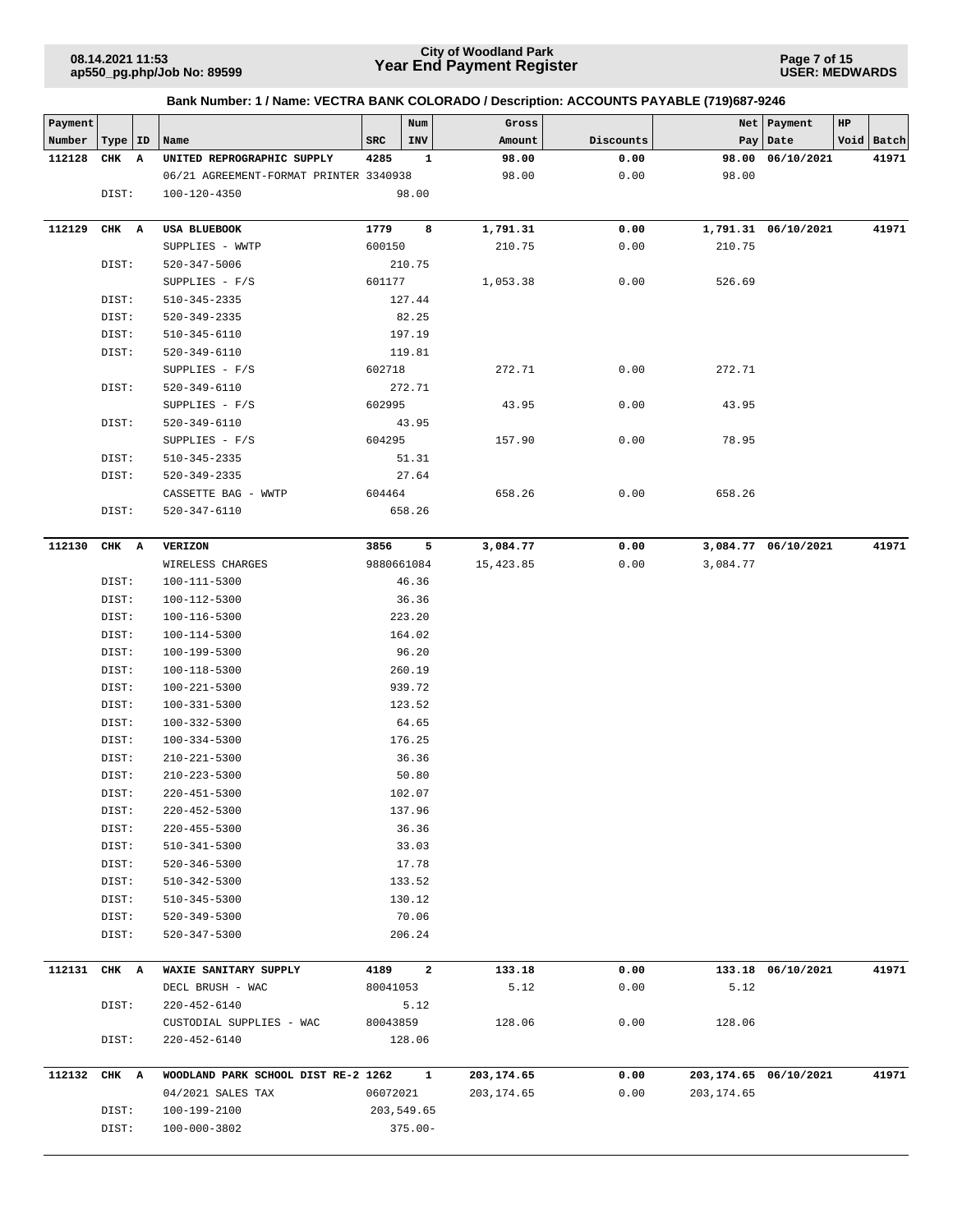## **Year End Payment Register City of Woodland Park 08.14.2021 11:53**

**Page 8 of 15 USER: MEDWARDS**

| Payment      |           |                                             |            | Num          | Gross            |              | Net              | Payment           | HP         |
|--------------|-----------|---------------------------------------------|------------|--------------|------------------|--------------|------------------|-------------------|------------|
| Number       | Type   ID | Name                                        | <b>SRC</b> | INV          | Amount           | Discounts    |                  | Pay   Date        | Void Batch |
| 112133       | CHK A     | ALL SEASONS HEATING & A/C INC. 1503         |            | $\mathbf{1}$ | 1,971.20         | 0.00         | 1,971.20         | 06/17/2021        | 41987      |
|              |           | SERVICE CALL - COOLER<br>$520 - 347 - 4320$ | 21560449   |              | 1,971.20         | 0.00         | 1,971.20         |                   |            |
|              | DIST:     |                                             |            | 1,971.20     |                  |              |                  |                   |            |
| 112134       | CHK A     | ALPINE LOCATES & UTILITIES OF 1995          |            | $\mathbf{1}$ | 237.50           | 0.00         |                  | 237.50 06/17/2021 | 41987      |
|              |           | LOCATE SERVICE @UPCC                        | 11374      |              | 237.50           | 0.00         | 237.50           |                   |            |
|              | DIST:     | 100-118-4310                                |            | 237.50       |                  |              |                  |                   |            |
|              |           |                                             |            |              |                  |              |                  |                   |            |
| 112135       | CHK A     | ANTHONY, RUSTY                              | 3942       | $\mathbf{1}$ | 90.00            | 0.00         | 90.00            | 06/17/2021        | 41987      |
|              |           | CDL PHYSICAL REIMB.                         | 11942      |              | 90.00            | 0.00         | 90.00            |                   |            |
|              | DIST:     | 100-199-3335                                |            | 90.00        |                  |              |                  |                   |            |
| 112136       | CHK A     | <b>BADGER METER INC</b>                     | 4278       | 1            | 824.00           | 0.00         | 824.00           | 06/17/2021        | 41987      |
|              |           | Badger Meter                                | 1438642    |              | 824.00           | 0.00         | 824.00           |                   |            |
|              | DIST:     | 510-343-7200                                |            | 824.00       |                  |              |                  |                   |            |
| 112137       | CHK A     |                                             | 2356       | $\mathbf{2}$ |                  |              | 498.00           |                   | 41987      |
|              |           | CASELLE INC<br>07/2021 CONTRACT SUPPORT     | 109853     |              | 498.00<br>996.00 | 0.00<br>0.00 | 498.00           | 06/17/2021        |            |
|              | DIST:     | $510 - 350 - 4340$                          |            | 323.70       |                  |              |                  |                   |            |
|              | DIST:     | 520-351-4340                                |            | 174.30       |                  |              |                  |                   |            |
|              |           |                                             |            |              |                  |              |                  |                   |            |
| 112138       | CHK A     | <b>CCP INDUSTRIES</b>                       | 4180       | 1            | 128.07           | 0.00         |                  | 128.07 06/17/2021 | 41987      |
|              |           | SUPPLIES - WWTP                             |            | IN02778517   | 128.07           | 0.00         | 128.07           |                   |            |
|              | DIST:     | 520-347-6110                                |            | 128.07       |                  |              |                  |                   |            |
| 112139       | CHK A     | CINTAS CORPORATION NO 2                     | 4977       | $\mathbf{1}$ | 68.45            | 0.00         |                  | 68.45 06/17/2021  | 41987      |
|              |           | UNIFORMS - FLEET                            | 4086256348 |              | 68.45            | 0.00         | 68.45            |                   |            |
|              | DIST:     | 100-332-6210                                |            | 68.45        |                  |              |                  |                   |            |
| 112140       | CHK A     | CORE & MAIN LP                              | 4980       | 1            | 939.05           | 0.00         |                  | 939.05 06/17/2021 | 41987      |
|              |           | 2021 STOCK - F/S                            | 0302883    |              | 939.05           | 0.00         | 939.05           |                   |            |
|              | DIST:     | 510-345-6112                                |            | 939.05       |                  |              |                  |                   |            |
|              |           | COUNTY DOOR AND HARDWARE                    | 1464       | ${\bf 1}$    |                  |              |                  |                   | 41987      |
| 112141       | CHK A     | SERVICE CALL & LABOR - PD                   | 11316      |              | 400.00<br>400.00 | 0.00<br>0.00 | 400.00<br>400.00 | 06/17/2021        |            |
|              | DIST:     | 100-118-4310                                |            | 400.00       |                  |              |                  |                   |            |
|              |           |                                             |            |              |                  |              |                  |                   |            |
| 112142 CHK A |           | CROWN TROPHY                                |            | 4177 1       | 35.00            | 0.00         |                  | 35.00 06/17/2021  | 41987      |
|              |           | MEMORIAL PLATE                              | 48004      |              | 35.00            | 0.00         | 35.00            |                   |            |
|              | DIST:     | 100-105-3335                                |            | 35.00        |                  |              |                  |                   |            |
| 112143 CHK A |           | ECONO SIGNS AND BARRICADE                   |            | 4831 1       | 481.43           | 0.00         |                  | 481.43 06/17/2021 | 41987      |
|              |           | SIGNAGE AND SAFETY                          | 10-967271  |              | 481.43           | 0.00         | 481.43           |                   |            |
|              | DIST:     | 100-199-2335                                |            | 179.88       |                  |              |                  |                   |            |
|              | DIST:     | 100-334-6170                                |            | 301.55       |                  |              |                  |                   |            |
| 112144 CHK A |           | ELECTRIC SERVICE OF COLORADO L 4369 2       |            |              | 357.29           | 0.00         |                  | 357.29 06/17/2021 | 41987      |
|              |           | CIRCUIT BREAKER @ MWSC                      | 5828       |              | 117.29           | 0.00         | 117.29           |                   |            |
|              | DIST:     | 100-118-4240                                | 117.29     |              |                  |              |                  |                   |            |
|              |           | POLE LIGHT & BREAKER - B&G                  | 5829       |              | 240.00           | 0.00         | 240.00           |                   |            |
|              | DIST:     | 100-118-2120                                |            | 240.00       |                  |              |                  |                   |            |
| 112145 CHK A |           | EMPLOYERS COUNCIL SERVICES, IN 5099 1       |            |              | 355.00           | 0.00         |                  | 355.00 06/17/2021 | 41987      |
|              |           | 100-116-2040                                |            | 0000380384   | 355.00           | 0.00         | 355.00           |                   |            |
|              | DIST:     | 100-116-2040                                |            | 355.00       |                  |              |                  |                   |            |
|              |           |                                             |            |              |                  |              |                  |                   |            |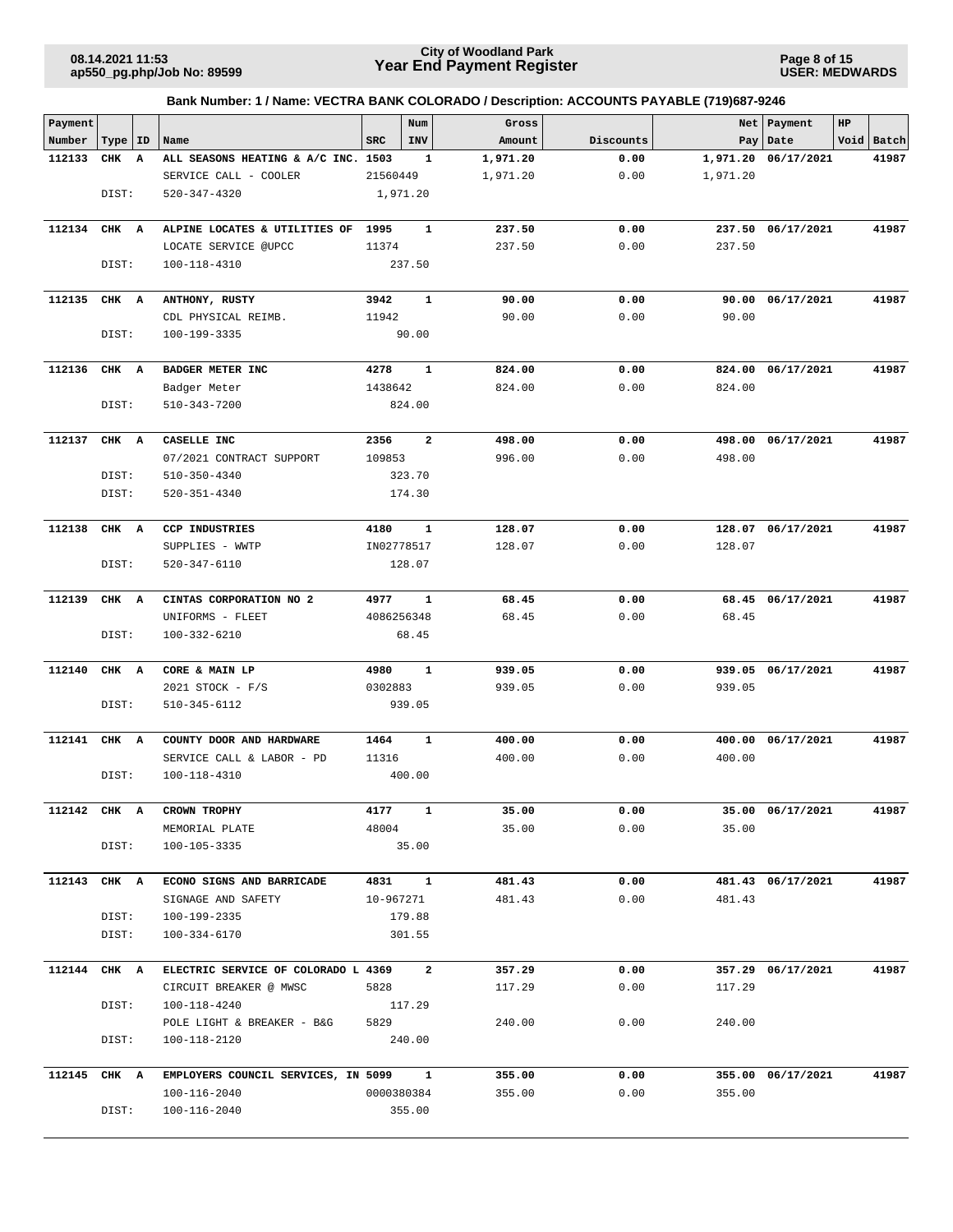### **Year End Payment Register City of Woodland Park 08.14.2021 11:53**

**Page 9 of 15 USER: MEDWARDS**

| Payment<br>Number | ID<br>Type          | Name                         | Num<br>SRC<br>INV    | Gross<br>Amount | Discounts | Net<br>Pay | Payment<br>Date      | HP<br>Void Batch |
|-------------------|---------------------|------------------------------|----------------------|-----------------|-----------|------------|----------------------|------------------|
| 112146            | CHK<br>$\mathbf{A}$ | ERIKA VIDA                   | 5153<br>1            | 81.40           | 0.00      | 81.40      | 06/17/2021           | 41987            |
|                   |                     | MILEAGE REIMBURSEMENT        | 06152021             | 81.40           | 0.00      | 81.40      |                      |                  |
|                   | DIST:               | 100-332-6410                 | 81.40                |                 |           |            |                      |                  |
|                   |                     |                              |                      |                 |           |            |                      |                  |
| 112147            | CHK A               | FARIS MACHINERY CO.          | $\mathbf{1}$<br>1712 | 249.07          | 0.00      |            | 249.07 06/17/2021    | 41987            |
|                   |                     | HOSE - STREETS               | A14333               | 249.07          | 0.00      | 249.07     |                      |                  |
|                   | DIST:               | 100-334-4320                 | 249.07               |                 |           |            |                      |                  |
| 112148            | CHK A               | FOXWORTH-GALBRAITH LUMBER CO | 3<br>96              | 516.46          | 0.00      |            | 516.46 06/17/2021    | 41987            |
|                   |                     | 05/2021 CHARGES              | 5312021              | 1,549.38        | 0.00      | 516.46     |                      |                  |
|                   | DIST:               | 100-118-2120                 | 8.75                 |                 |           |            |                      |                  |
|                   | DIST:               | 100-118-4240                 | 35.30                |                 |           |            |                      |                  |
|                   | DIST:               | 100-118-4310                 | 148.26               |                 |           |            |                      |                  |
|                   | DIST:               | 100-118-4320                 | 11.12                |                 |           |            |                      |                  |
|                   | DIST:               | 100-221-5800                 | 65.83                |                 |           |            |                      |                  |
|                   | DIST:               | 220-455-4310                 | 53.72                |                 |           |            |                      |                  |
|                   | DIST:               | 510-342-6110                 | 185.56               |                 |           |            |                      |                  |
|                   | DIST:               | 510-345-6110                 | 7.92                 |                 |           |            |                      |                  |
| 112149            | CHK A               | GRAINGER INC.                | 282<br>2             | 226.10          | 0.00      |            | 226.10 06/17/2021    | 41987            |
|                   |                     | BATTERIES - WWTP             | 9919809120           | 66.50           | 0.00      | 66.50      |                      |                  |
|                   | DIST:               | 520-347-6110                 | 66.50                |                 |           |            |                      |                  |
|                   |                     | ASPHALT, LUTE, MAGNESIUM-ST  | 9922362562           | 159.60          | 0.00      | 159.60     |                      |                  |
|                   | DIST:               | 100-334-4360                 | 159.60               |                 |           |            |                      |                  |
|                   |                     |                              |                      |                 |           |            |                      |                  |
| 112150            | CHK A               | HARRELL'S INC                | 5104<br>$\mathbf{1}$ | 1,296.00        | 0.00      |            | 1,296.00 06/17/2021  | 41987            |
|                   |                     | WEED & FEED B&G              | INV01502497          | 1,296.00        | 0.00      | 1,296.00   |                      |                  |
|                   | DIST:               | 100-118-4240                 | 1,296.00             |                 |           |            |                      |                  |
| 112151            | CHK A               | IMAGE BEARERS CLEANING LLC   | 5082<br>$\mathbf{1}$ | 3,853.00        | 0.00      |            | 3,853.00 06/17/2021  | 41987            |
|                   |                     | Cleaning Contract            | 2847                 | 3,853.00        | 0.00      | 3,853.00   |                      |                  |
|                   | DIST:               | 100-199-4230                 | 3,853.00             |                 |           |            |                      |                  |
| 112152            | CHK A               | IREA                         | 343<br>3             | 14,969.76       | 0.00      |            | 14,969.76 06/17/2021 | 41987            |
|                   |                     |                              |                      |                 | 0.00      |            |                      |                  |
|                   |                     | 06/2021 CHARGES              | 06102021B            | 44,909.28       |           | 14,969.76  |                      |                  |
|                   | DIST:<br>DIST:      | 100-118-5710                 | 1,695.55<br>1,169.89 |                 |           |            |                      |                  |
|                   |                     | 100-334-5710                 | 261.00               |                 |           |            |                      |                  |
|                   | DIST:<br>DIST:      | 100-334-2270                 | 6,969.56             |                 |           |            |                      |                  |
|                   |                     | 510-342-5710                 | 4,873.76             |                 |           |            |                      |                  |
|                   | DIST:               | 220-452-5710                 |                      |                 |           |            |                      |                  |
| 112153            | CHK A               | L.N. CURTIS & SONS           | $\mathbf{1}$<br>5123 | 81.98           | 0.00      |            | 81.98 06/17/2021     | 41987            |
|                   |                     | UNIFORM - WPPD               | INV494690            | 81.98           | 0.00      | 81.98      |                      |                  |
|                   | DIST:               | 100-221-6210                 | 81.98                |                 |           |            |                      |                  |
| 112154            | CHK A               | LAFEVER, DALTON              | 4494<br>$\mathbf{1}$ | 235.16          | 0.00      |            | 235.16 06/17/2021    | 41987            |
|                   |                     | OFFICIAL - P&R               | 06092021             | 235.16          | 0.00      | 235.16     |                      |                  |
|                   | DIST:               | 220-451-3400-1004            | 160.16               |                 |           |            |                      |                  |
|                   | DIST:               | 220-451-3400-1008            | 75.00                |                 |           |            |                      |                  |
|                   |                     |                              |                      |                 |           |            |                      |                  |
| 112155            | CHK A               | LAWSON PRODUCTS, INC.        | 2935<br>$\mathbf{1}$ | 432.08          | 0.00      |            | 432.08 06/17/2021    | 41987            |
|                   |                     | DISINFECTANT WIPES - B&G     | 9308476889           | 432.08          | 0.00      | 432.08     |                      |                  |
|                   | DIST:               | 100-118-6140                 | 432.08               |                 |           |            |                      |                  |
|                   | 112156 CHK A        | LEXIS NEXIS ACCURINT         | 3379<br>$\mathbf{1}$ | 30.50           | 0.00      |            | 30.50 06/17/2021     | 41987            |
|                   |                     | 05/2021 CONTRACT FEE         | 1209360-20210531     | 30.50           | 0.00      | 30.50      |                      |                  |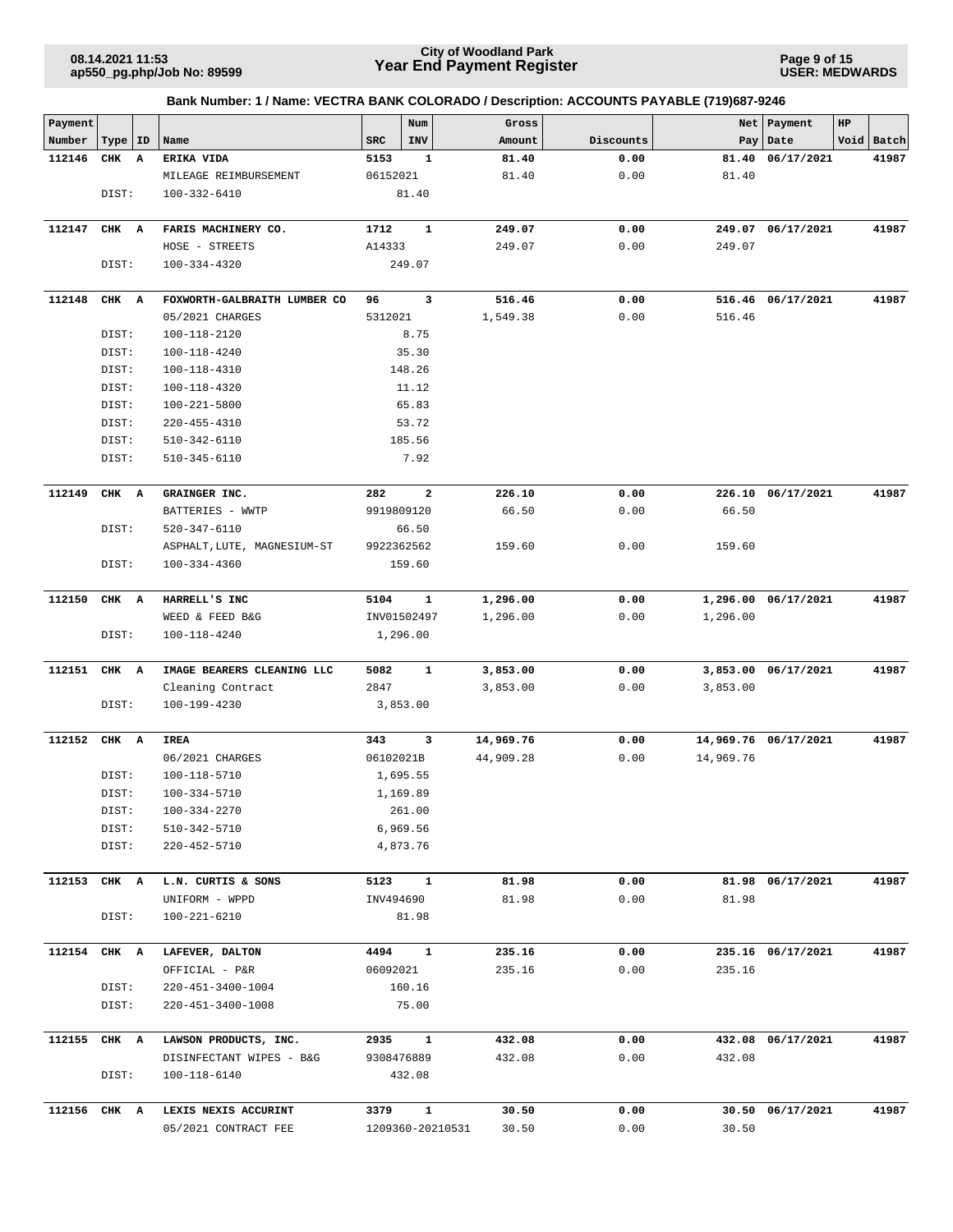**Page 10 of 15 USER: MEDWARDS**

| Payment      |           |                               |              | Num            | Gross    |           |          | Net   Payment       | HP |            |
|--------------|-----------|-------------------------------|--------------|----------------|----------|-----------|----------|---------------------|----|------------|
| Number       | Type   ID | Name                          | <b>SRC</b>   | INV            | Amount   | Discounts |          | Pay Date            |    | Void Batch |
|              | DIST:     | $100 - 221 - 5850$            |              | 30.50          |          |           |          |                     |    |            |
|              |           |                               |              |                |          |           |          |                     |    |            |
| 112157       | CHK A     | LILY JOHNSON                  | 5301         | $\mathbf{1}$   | 73.92    | 0.00      |          | 73.92 06/17/2021    |    | 41987      |
|              |           | OFFICIAL - P&R                | 06092021     |                | 73.92    | 0.00      | 73.92    |                     |    |            |
|              | DIST:     | 220-451-3400-1008             |              | 12.32          |          |           |          |                     |    |            |
|              | DIST:     | 220-451-3400-1004             |              | 61.60          |          |           |          |                     |    |            |
|              |           |                               |              |                |          |           |          |                     |    |            |
| 112158       | CHK A     | MBI CONTRACTORS INC           | 5032         | 1              | 1,356.08 | 0.00      |          | 1,356.08 06/17/2021 |    | 41987      |
|              |           | USE TAX - REFUND              | M18330       |                | 1,356.08 | 0.00      | 1,356.08 |                     |    |            |
|              | DIST:     | 100-000-3142                  |              | 1,356.08       |          |           |          |                     |    |            |
| 112159       | CHK A     | MCDANIEL, KANDY               | 4750         | 1              | 110.65   | 0.00      |          | 110.65 06/17/2021   |    | 41987      |
|              |           | REIMBURSEMENT                 | 06142021     |                | 110.65   | 0.00      | 110.65   |                     |    |            |
|              | DIST:     | 100-199-3335                  |              | 110.65         |          |           |          |                     |    |            |
| 112160       | CHK A     | KIM BURSACK                   | $\mathbf{1}$ | 1              | 30.58    | 0.00      |          | 30.58 06/17/2021    |    | 41987      |
|              |           | MILEAGE REIMBURSEMENT         | 05312021     |                | 30.58    | 0.00      | 30.58    |                     |    |            |
|              | DIST:     | 100-332-6410                  |              | 30.58          |          |           |          |                     |    |            |
|              |           |                               |              |                |          |           |          |                     |    |            |
| 112161       | CHK A     | TREK PROPERTY MANAGEMENT      | $\mathbf{1}$ | $\mathbf{1}$   | 83.92    | 0.00      |          | 83.92 06/17/2021    |    | 41987      |
|              |           | UTILITY REFUND                | 3357.17      |                | 83.92    | 0.00      | 83.92    |                     |    |            |
|              | DIST:     | 510-342-3461                  |              | 83.92          |          |           |          |                     |    |            |
| 112162       | CHK A     | BRIAN EDGETT                  | $\mathbf{1}$ | $\mathbf{1}$   | 60.24    | 0.00      |          | 60.24 06/17/2021    |    | 41987      |
|              |           | UTILITY REFUND                | 4057.12      |                | 60.24    | 0.00      | 60.24    |                     |    |            |
|              | DIST:     | 510-342-3461                  |              | 60.24          |          |           |          |                     |    |            |
|              |           |                               |              |                |          |           |          |                     |    |            |
| 112163       | CHK A     | CHRIS AMES                    | $\mathbf{1}$ | $\mathbf{1}$   | 101.56   | 0.00      |          | 101.56 06/17/2021   |    | 41987      |
|              |           | UTILITY REFUND                | 4909.03      |                | 101.56   | 0.00      | 101.56   |                     |    |            |
|              | DIST:     | 510-342-3461                  |              | 101.56         |          |           |          |                     |    |            |
| 112164       | CHK A     | <b>MIKE PUTNAM</b>            | $\mathbf{1}$ | 1              | 33.53    | 0.00      |          | 33.53 06/17/2021    |    | 41987      |
|              |           | UTILITY REFUND                | 720.19       |                | 33.53    | 0.00      | 33.53    |                     |    |            |
|              | DIST:     | 510-342-3461                  |              | 33.53          |          |           |          |                     |    |            |
| 112165 CHK A |           | PIONEER MANUFACTURING COMPANY | 2628         | 1              | 1,717.50 | 0.00      |          | 1,717.50 06/17/2021 |    | 41987      |
|              |           | ATHLETIC FIELD PAINT          | INV790653    |                | 1,717.50 | 0.00      | 1,717.50 |                     |    |            |
|              | DIST:     | 100-118-4240                  |              | 1,717.50       |          |           |          |                     |    |            |
| 112166 CHK A |           | STUART C IRBY                 | 4624         | $\mathbf{1}$   | 1,261.05 | 0.00      |          | 1,261.05 06/17/2021 |    | 41987      |
|              |           | LED RETROFIT KIT              |              | SO12375130.002 | 1,261.05 | 0.00      | 1,261.05 |                     |    |            |
|              | DIST:     | 100-118-6500                  |              | 1,261.05       |          |           |          |                     |    |            |
| 112167 CHK A |           | RED BARON CAR WASH            | 4191         | $\mathbf{1}$   | 83.00    | 0.00      |          | 83.00 06/17/2021    |    | 41987      |
|              |           | 05/2021 CHARGES               | 1863         |                | 83.00    | 0.00      | 83.00    |                     |    |            |
|              | DIST:     | 100-221-6160                  |              | 83.00          |          |           |          |                     |    |            |
|              |           |                               |              |                |          |           |          |                     |    |            |
| 112168       | CHK A     | TELLER COUNTY WASTE           | 4158         | $\overline{4}$ | 689.62   | 0.00      |          | 689.62 06/17/2021   |    | 41987      |
|              |           | Teller County Waste Trash     | 06082021     |                | 2,758.48 | 0.00      | 689.62   |                     |    |            |
|              | DIST:     | 100-118-4210                  |              | 122.00         |          |           |          |                     |    |            |
|              | DIST:     | 100-118-4210                  |              | 49.00          |          |           |          |                     |    |            |
|              | DIST:     | 510-342-4210                  |              | 39.00          |          |           |          |                     |    |            |
|              | DIST:     | 100-334-4210                  |              | 122.00         |          |           |          |                     |    |            |
|              | DIST:     | 100-332-4210                  |              | 39.00          |          |           |          |                     |    |            |
|              | DIST:     | 220-455-4210                  |              | 89.00          |          |           |          |                     |    |            |
|              | DIST:     | 520-347-4210                  |              | 13.75          |          |           |          |                     |    |            |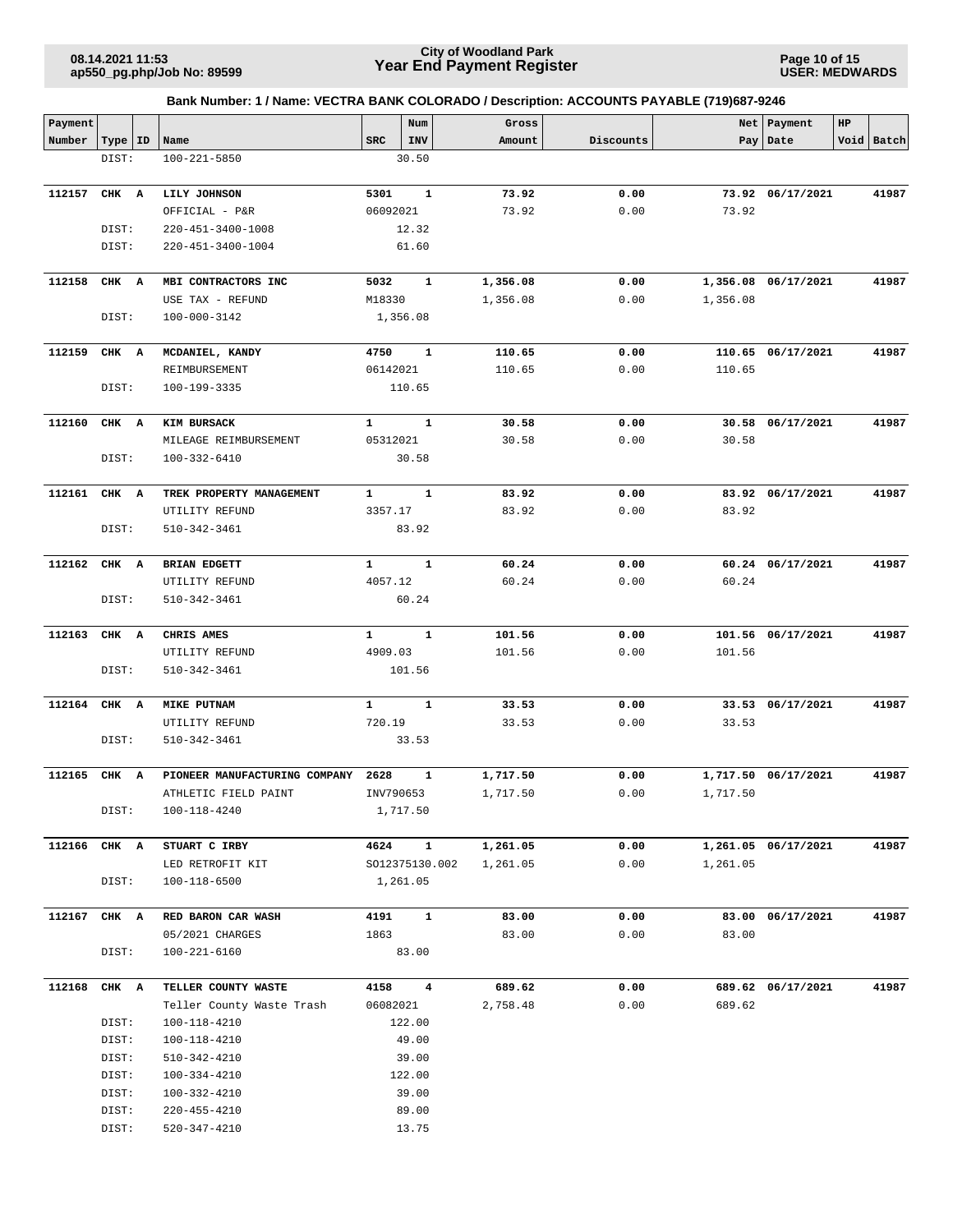### **Year End Payment Register City of Woodland Park 08.14.2021 11:53**

**Page 11 of 15 USER: MEDWARDS**

| Payment |                |                                        |            | Num                     | Gross            |              | Net    | Payment                      | HP |            |
|---------|----------------|----------------------------------------|------------|-------------------------|------------------|--------------|--------|------------------------------|----|------------|
| Number  | Type   ID      | Name                                   | <b>SRC</b> | INV                     | Amount           | Discounts    |        | Pay   Date                   |    | Void Batch |
|         | DIST:          | 100-118-4210                           |            | 166.87                  |                  |              |        |                              |    |            |
|         | DIST:          | 220-452-4210                           |            | 49.00                   |                  |              |        |                              |    |            |
|         |                |                                        |            |                         |                  |              |        |                              |    |            |
| 112169  | CHK A          | TROEGER, KRISTOFER L                   | 4499       | 1                       | 178.30           | 0.00         |        | 178.30 06/17/2021            |    | 41987      |
|         |                | UNIFORM REIMBURSEMENT                  | 06032021   |                         | 178.30           | 0.00         | 178.30 |                              |    |            |
|         | DIST:          | 100-334-6210                           |            | 178.30                  |                  |              |        |                              |    |            |
|         |                |                                        |            |                         |                  |              |        |                              |    |            |
| 112170  | CHK A          | UPS STORE #1374                        | 416        | $\overline{a}$          | 103.40           | 0.00         |        | 103.40 06/17/2021            |    | 41987      |
|         |                | 05/2021 CHARGES                        | 5312021    |                         | 206.80           | 0.00         | 103.40 |                              |    |            |
|         | DIST:          | 510-342-3350                           |            | 88.85                   |                  |              |        |                              |    |            |
|         | DIST:          | 520-347-3350                           |            | 14.55                   |                  |              |        |                              |    |            |
|         |                |                                        | 983        |                         |                  |              |        |                              |    | 41987      |
| 112171  | CHK A          | VWR INTERNATIONAL, INC.<br>TUBE - WWTP | 8804796111 | 1                       | 626.80<br>626.80 | 0.00<br>0.00 | 626.80 | 626.80 06/17/2021            |    |            |
|         | DIST:          | 520-347-6111                           |            | 626.80                  |                  |              |        |                              |    |            |
|         |                |                                        |            |                         |                  |              |        |                              |    |            |
| 112172  | CHK A          | WASTE MANAGEMENT WOODLAND PARK 3004    |            | 1                       | 264.68           | 0.00         |        | 264.68 06/17/2021            |    | 41987      |
|         |                | 06/2021 CHARGES - WWTP                 |            | 0695839-2517-2          | 264.68           | 0.00         | 264.68 |                              |    |            |
|         | DIST:          | 520-347-4210                           |            | 264.68                  |                  |              |        |                              |    |            |
|         |                |                                        |            |                         |                  |              |        |                              |    |            |
| 112173  | CHK A          | WAXIE SANITARY SUPPLY                  | 4189       | $\overline{\mathbf{3}}$ | 802.46           | 0.00         |        | 802.46 06/17/2021            |    | 41987      |
|         |                | CUSTODIAL SUPPLIES - B&G               | 80043867   |                         | 551.81           | 0.00         | 551.81 |                              |    |            |
|         | DIST:          | 100-118-6140                           |            | 551.81                  |                  |              |        |                              |    |            |
|         |                | CUSTODIAL SUPPLIES                     | 80043868   |                         | 134.30           | 0.00         | 134.30 |                              |    |            |
|         | DIST:          | 100-118-6140                           |            | 134.30                  |                  |              |        |                              |    |            |
|         |                | CUSTODIAL SUPPLIES - B&G               | 80050152   |                         | 116.35           | 0.00         | 116.35 |                              |    |            |
|         | DIST:          | 100-118-6140                           |            | 116.35                  |                  |              |        |                              |    |            |
| 112174  | CHK A          | WEX HEALTH INC                         | 5283       | $\mathbf{1}$            | 83.00            | 0.00         |        | 83.00 06/17/2021             |    | 41987      |
|         |                | 05/2021 FSA                            |            | 0001345870-IN           | 83.00            | 0.00         | 83.00  |                              |    |            |
|         | DIST:          | 100-199-3335                           |            | 83.00                   |                  |              |        |                              |    |            |
|         |                |                                        |            |                         |                  |              |        |                              |    |            |
| 112175  | CHK A          | WOODLAND HARDWARE & RENTAL             | 2739       | 3                       | 916.12           | 0.00         |        | 916.12 06/17/2021            |    | 41987      |
|         |                | 05/2021 CHARGES                        | 5312021    |                         | 2,748.36         | 0.00         | 916.12 |                              |    |            |
|         | DIST:          | 100-118-4240                           |            | 281.96                  |                  |              |        |                              |    |            |
|         | DIST:          | 100-118-4310                           |            | 84.88                   |                  |              |        |                              |    |            |
|         | DIST:          | 100-221-5800                           |            | 42.72                   |                  |              |        |                              |    |            |
|         | DIST:          | 100-332-2335                           |            | 32.99                   |                  |              |        |                              |    |            |
|         | DIST:<br>DIST: | 100-332-6720                           |            | 75.88                   |                  |              |        |                              |    |            |
|         | DIST:          | 510-342-6110<br>510-345-6110           |            | 220.03<br>16.65         |                  |              |        |                              |    |            |
|         | DIST:          | 520-347-5006                           |            | 98.48                   |                  |              |        |                              |    |            |
|         | DIST:          | 520-347-6110                           |            | 52.54                   |                  |              |        |                              |    |            |
|         | DIST:          | 520-349-6110                           |            | 9.99                    |                  |              |        |                              |    |            |
|         |                |                                        |            |                         |                  |              |        |                              |    |            |
| 112176  | CHK A          | WOODLAND PARK MAIN STREET              | 5014       | $\mathbf{1}$            | 572.00           | 0.00         |        | 572.00 06/17/2021            |    | 41987      |
|         |                | REIMB. 2021 SCHOLARSHIP FUNDS          | 2026A      |                         | 572.00           | 0.00         | 572.00 |                              |    |            |
|         | DIST:          | 100-000-3371                           |            | 572.00                  |                  |              |        |                              |    |            |
|         |                |                                        |            |                         |                  |              |        |                              |    |            |
| 112178  | CHK A          | BRIAN E. BUNDY                         | 5208       | $\mathbf{1}$            | 882.00           | 0.00         |        | 882.00 06/24/2021 VOID 42005 |    |            |
|         |                | ACCT. SUPORT SERVICES                  | 06202021   |                         | 882.00           | 0.00         | 882.00 |                              |    |            |
|         | DIST:          | 100-117-3220                           |            | 882.00                  |                  |              |        |                              |    |            |
| 112179  | CHK A          | BSN SPORT SUPPLY GROUP INC.            | 3468       | $\mathbf{1}$            | 195.00           | 0.00         |        | 195.00 06/24/2021            |    | 42005      |
|         |                | BASEBALL - P&R                         | 912828490  |                         | 195.00           | 0.00         | 195.00 |                              |    |            |
|         | DIST:          | 220-451-3400-1008                      |            | 195.00                  |                  |              |        |                              |    |            |
|         |                |                                        |            |                         |                  |              |        |                              |    |            |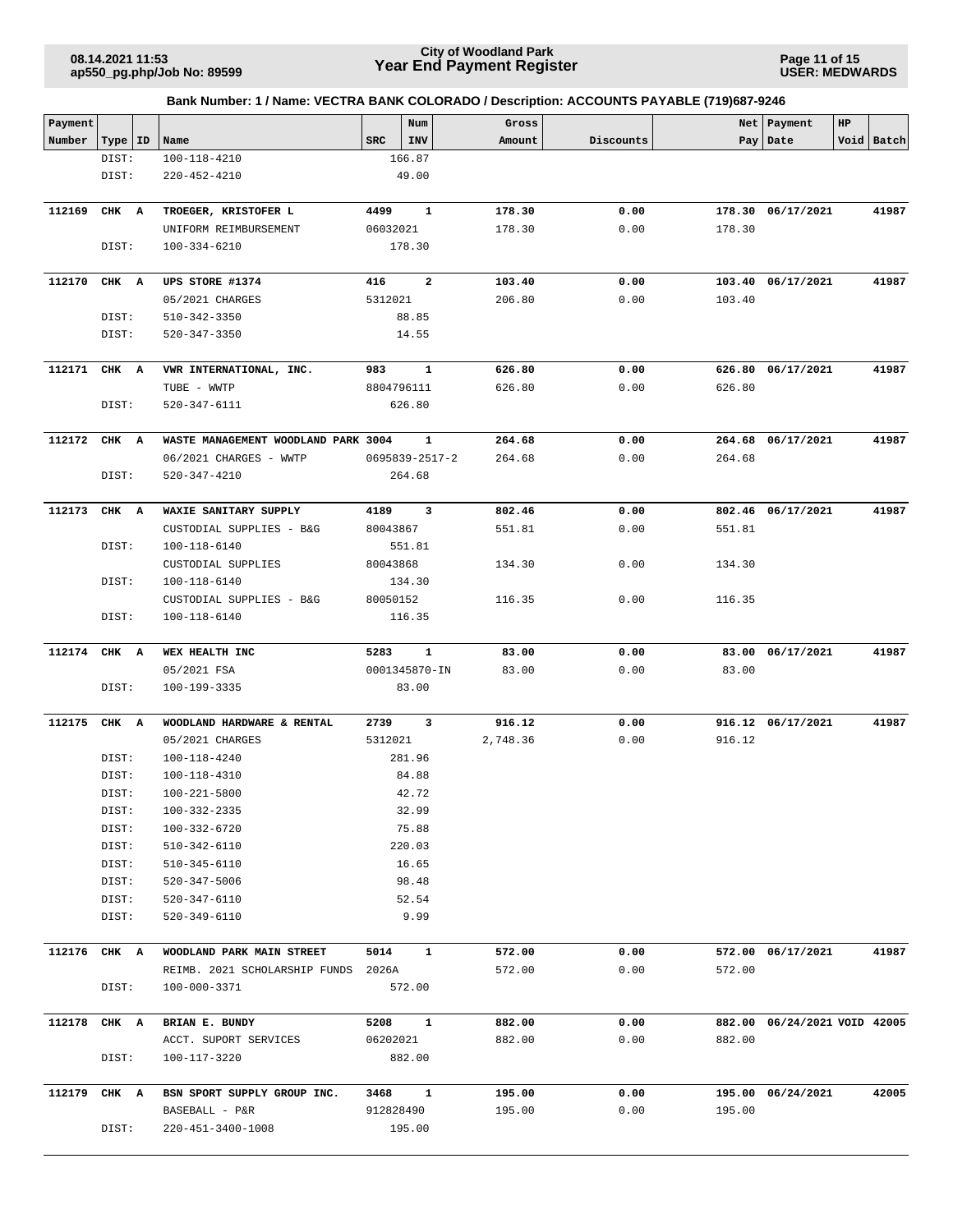**Page 12 of 15 USER: MEDWARDS**

| Payment      |           |                                       |            | Num                     | Gross     |           | Net      | Payment              | HP         |
|--------------|-----------|---------------------------------------|------------|-------------------------|-----------|-----------|----------|----------------------|------------|
| Number       | Type   ID | Name                                  | <b>SRC</b> | INV                     | Amount    | Discounts |          | Pay   Date           | Void Batch |
| 112180       | CHK A     | CASA                                  | 2337       | $\overline{a}$          | 250.00    | 0.00      | 250.00   | 06/24/2021           | 42005      |
|              |           | REFUND WAC GIFT CERTIFICATE           | 28441967   |                         | 35.00     | 0.00      | 35.00    |                      |            |
|              | DIST:     | 220-000-3471-3002                     |            | 35.00                   |           |           |          |                      |            |
|              |           | REFUND WAC GIFT CERTIFICATE           | 28441968   |                         | 215.00    | 0.00      | 215.00   |                      |            |
|              | DIST:     | 220-000-3471-3002                     |            | 215.00                  |           |           |          |                      |            |
| 112181       | CHK A     | <b>CCP INDUSTRIES</b>                 | 4180       | $\mathbf{1}$            | 60.65     | 0.00      |          | 60.65 06/24/2021     | 42005      |
|              |           | SAFETY GLASSES - STREETS              | IN02782622 |                         | 60.65     | 0.00      | 60.65    |                      |            |
|              | DIST:     | 100-334-2335                          |            | 60.65                   |           |           |          |                      |            |
| 112182       | CHK A     | CINTAS CORPORATION NO 2               | 4977       | $\overline{\mathbf{2}}$ | 136.90    | 0.00      |          | 136.90 06/24/2021    | 42005      |
|              |           | UNIFORM - FLEET                       | 4086976559 |                         | 68.45     | 0.00      | 68.45    |                      |            |
|              | DIST:     | 100-332-6210                          |            | 68.45                   |           |           |          |                      |            |
|              |           | UNIFORM - FLEET                       | 4087626320 |                         | 68.45     | 0.00      | 68.45    |                      |            |
|              | DIST:     | 100-332-6210                          |            | 68.45                   |           |           |          |                      |            |
| 112183       | CHK A     | CINTAS FIRE PROTECTION                | 3604       | 1                       | 1,861.77  | 0.00      |          | 1,861.77 06/24/2021  | 42005      |
|              |           | BACKFLOW INSPECTION                   | OF47560459 |                         | 1,861.77  | 0.00      | 1,861.77 |                      |            |
|              | DIST:     | 100-118-4310                          |            | 1,861.77                |           |           |          |                      |            |
| 112184       | CHK A     | CONROY'S PLUS ONE INC                 | 4918       | 1                       | 78.83     | 0.00      |          | 78.83 06/24/2021     | 42005      |
|              |           | <b>PW SUPPLIES</b>                    | 3710       |                         | 78.83     | 0.00      | 78.83    |                      |            |
|              | DIST:     | 100-331-6100                          |            | 78.83                   |           |           |          |                      |            |
| 112185       | CHK A     | CPS DISTRIBUTORS, INC                 | 194        | $\mathbf{1}$            | 299.02    | 0.00      |          | 299.02 06/24/2021    | 42005      |
|              |           | STOCK SUPPLIES                        |            | 0004681686-001          | 299.02    | 0.00      | 299.02   |                      |            |
|              | DIST:     | 100-118-4240                          |            | 299.02                  |           |           |          |                      |            |
| 112186       | CHK A     | DEEP ROCK                             | 5263       | $\mathbf{1}$            | 75.82     | 0.00      |          | 75.82 06/24/2021     | 42005      |
|              |           | MEMBERSHIP WATER DELIVERY             |            | 21072370061221          | 75.82     | 0.00      | 75.82    |                      |            |
|              | DIST:     | 100-221-5850                          |            | 75.82                   |           |           |          |                      |            |
| 112187       | CHK A     | EL PASO CTY HEALTH DEPT LAB           | 241        | 1                       | 252.00    | 0.00      |          | 252.00 06/24/2021    | 42005      |
|              |           | BACTERIOLOGICAL TESTS - WTP           | 053121     |                         | 252.00    | 0.00      | 252.00   |                      |            |
|              | DIST:     | 510-342-3350                          |            | 252.00                  |           |           |          |                      |            |
| 112188       | CHK A     | ELECTRIC SERVICE OF COLORADO L 4369   |            | 1                       | 80.00     | 0.00      |          | 80.00 06/24/2021     | 42005      |
|              |           | STREET LIGHT POLES REPAIR             | 5877       |                         | 80.00     | 0.00      | 80.00    |                      |            |
|              | DIST:     | 100-118-4310                          |            | 80.00                   |           |           |          |                      |            |
| 112189       | CHK A     | HARRELL'S INC                         | 5104       | $\mathbf{1}$            | 980.00    | 0.00      |          | 980.00 06/24/2021    | 42005      |
|              |           | FIELD MARKING DUST B&G                |            | INV01505314             | 980.00    | 0.00      | 980.00   |                      |            |
|              | DIST:     | 100-118-4240                          |            | 980.00                  |           |           |          |                      |            |
| 112190       | CHK A     | HAYNES MECHANICAL SYSTEMS             | 3359       | $\overline{a}$          | 10,209.50 | 0.00      |          | 10,209.50 06/24/2021 | 42005      |
|              |           | SERVICE CALL & LABOR - WAC            |            | SRVCE000096215          | 291.00    | 0.00      | 291.00   |                      |            |
|              | DIST:     | $220 - 452 - 4320$                    |            | 291.00                  |           |           |          |                      |            |
|              |           | 07/21-09/21 MAINT. SERVICE            |            | SRVCE000096514          | 9,918.50  | 0.00      | 9,918.50 |                      |            |
|              | DIST:     | 100-118-4310                          |            | 9,918.50                |           |           |          |                      |            |
| 112191 CHK A |           | IRON MOUNTAIN                         | 1376       | $\mathbf{1}$            | 172.21    | 0.00      |          | 172.21 06/24/2021    | 42005      |
|              |           | ON SITE SHREDDING - CITY HALL DPYM777 |            |                         | 172.21    | 0.00      | 172.21   |                      |            |
|              | DIST:     | 100-112-5100                          |            | 172.21                  |           |           |          |                      |            |
| 112192 CHK A |           | KUBWATER RESOURCES INC                | 4643       | $\mathbf{1}$            | 2,605.87  | 0.00      |          | 2,605.87 06/24/2021  | 42005      |
|              |           | COMP[OST - WWTP                       | 10374      |                         | 2,605.87  | 0.00      | 2,605.87 |                      |            |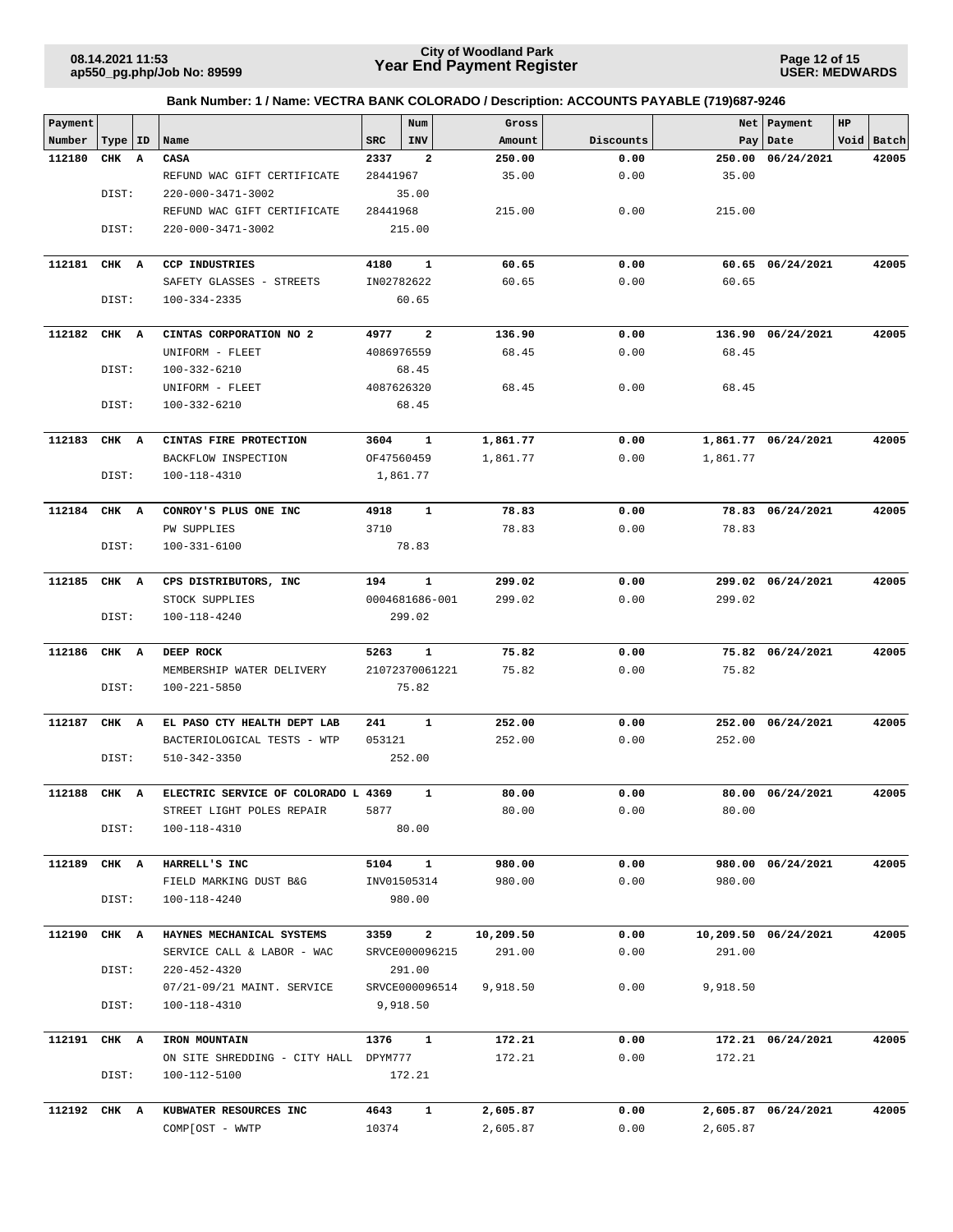**Page 13 of 15 USER: MEDWARDS**

| Payment      |           |                                   |                          | Num          | Gross          |           |          | Net   Payment       | HP |            |
|--------------|-----------|-----------------------------------|--------------------------|--------------|----------------|-----------|----------|---------------------|----|------------|
| Number       | Type   ID | Name                              | <b>SRC</b>               | INV          | Amount         | Discounts |          | Pay Date            |    | Void Batch |
|              | DIST:     | 520-347-6113                      |                          | 2,605.87     |                |           |          |                     |    |            |
| 112193       | CHK A     | KUSTOM SIGNALS, INC.              | 1584                     | 1            | 450.91         | 0.00      |          | 450.91 06/24/2021   |    | 42005      |
|              |           | MAINTENANCE & REPAIR              | 584822                   |              | 450.91         | 0.00      | 450.91   |                     |    |            |
|              | DIST:     | 100-221-4320                      |                          | 450.91       |                |           |          |                     |    |            |
|              |           |                                   |                          |              |                |           |          |                     |    |            |
| 112194       | CHK A     | KYRA KIDD                         | 5303                     | 1            | 86.24          | 0.00      |          | 86.24 06/24/2021    |    | 42005      |
|              |           | OFFICIAL - P&R                    | 06152021                 |              | 86.24          | 0.00      | 86.24    |                     |    |            |
|              | DIST:     | 220-451-3400-1008                 |                          | 12.32        |                |           |          |                     |    |            |
|              | DIST:     | 220-451-3400-1004                 | 73.92                    |              |                |           |          |                     |    |            |
| 112195       | CHK A     |                                   | 4494                     | $\mathbf{1}$ | 310.88         | 0.00      |          | 310.88 06/24/2021   |    | 42005      |
|              |           | LAFEVER, DALTON<br>OFFICIAL - P&R | 06152021                 |              | 310.88         | 0.00      | 310.88   |                     |    |            |
|              | DIST:     | 220-451-3400-1004                 |                          | 110.88       |                |           |          |                     |    |            |
|              | DIST:     | 220-451-3400-1008                 |                          | 200.00       |                |           |          |                     |    |            |
|              |           |                                   |                          |              |                |           |          |                     |    |            |
| 112196       | CHK A     | LEWAN & ASSOCIATES, INC.          | 398                      | 1            | 1,318.79       | 0.00      |          | 1,318.79 06/24/2021 |    | 42005      |
|              |           | 06/21-07/21 CONTRACT              | IN1275510                |              | 1,318.79       | 0.00      | 1,318.79 |                     |    |            |
|              | DIST:     | 100-120-4350                      |                          | 1,318.79     |                |           |          |                     |    |            |
|              |           |                                   |                          |              |                |           |          |                     |    |            |
| 112197       | CHK A     | MATERIAL MANAGEMENT               | 4138                     | $\mathbf{1}$ | 174.63         | 0.00      |          | 174.63 06/24/2021   |    | 42005      |
|              |           | REFUND-PAYMENT TO SALES TAX       | 6222021                  |              | 174.63         | 0.00      | 174.63   |                     |    |            |
|              | DIST:     | 100-000-3131                      |                          | 174.63       |                |           |          |                     |    |            |
|              |           |                                   |                          |              |                |           |          |                     |    |            |
| 112198       | CHK A     | <b>JENNY LOOP</b>                 | $\mathbf{1}$             | 1            | 60.00          | 0.00      | 60.00    | 06/24/2021          |    | 42005      |
|              |           | REFUND - BOXING                   | 06152021                 |              | 60.00          | 0.00      | 60.00    |                     |    |            |
|              | DIST:     | 220-000-3470-1000                 |                          | 60.00        |                |           |          |                     |    |            |
| 112199       | CHK A     | 250 N CENTER ST LLC               | 1                        | $\mathbf{1}$ | 26.97          | 0.00      |          | 26.97 06/24/2021    |    | 42005      |
|              |           | UTILITY REFUND                    | 2147.03                  |              | 26.97          | 0.00      | 26.97    |                     |    |            |
|              | DIST:     | 510-342-3461                      |                          | 26.97        |                |           |          |                     |    |            |
|              |           |                                   |                          |              |                |           |          |                     |    |            |
| 112200       | CHK A     | MARY ANN SPERRY                   | $\mathbf{1}$             | $\mathbf{1}$ | 22.50          | 0.00      | 22.50    | 06/24/2021          |    | 42005      |
|              |           | REFUND - PARK RENTAL              | 25679321                 |              | 22.50          | 0.00      | 22.50    |                     |    |            |
|              | DIST:     | 220-000-3475-1000                 |                          | 22.50        |                |           |          |                     |    |            |
|              |           |                                   |                          |              |                |           |          |                     |    |            |
| 112201 CHK A |           | STEPHANIE RANDALL                 | $\mathbf{1}$<br>26131022 | $\mathbf{1}$ | 16.25<br>16.25 | 0.00      | 16.25    | 16.25 06/24/2021    |    | 42005      |
|              |           | REFUND - PARK RENTAL              |                          | 16.25        |                | 0.00      |          |                     |    |            |
|              | DIST:     | 220-000-3475-1000                 |                          |              |                |           |          |                     |    |            |
| 112202 CHK A |           | <b>JANNA GREENWOOD</b>            | $1 \quad \cdots$         | $\mathbf{1}$ | 30.00          | 0.00      |          | 30.00 06/24/2021    |    | 42005      |
|              |           | REFUND - P&R                      | 27233437                 |              | 30.00          | 0.00      | 30.00    |                     |    |            |
|              | DIST:     | 220-000-3471-1008                 |                          | 30.00        |                |           |          |                     |    |            |
|              |           |                                   |                          |              |                |           |          |                     |    |            |
| 112203 CHK A |           | CHARLEI KOONCE                    | $1 \quad 1$              |              | 30.00          | 0.00      |          | 30.00 06/24/2021    |    | 42005      |
|              |           | REFUND - BASEBALL                 | 27247086                 |              | 30.00          | 0.00      | 30.00    |                     |    |            |
|              | DIST:     | 220-000-3471-1008                 |                          | 30.00        |                |           |          |                     |    |            |
| 112204 CHK A |           | ELIZABETH NGUYEN                  | $1 \quad \blacksquare$   | $\mathbf{1}$ | 128.00         | 0.00      |          | 128.00 06/24/2021   |    | 42005      |
|              |           | REFUND - WAC                      | 28100792                 |              | 128.00         | 0.00      | 128.00   |                     |    |            |
|              | DIST:     | 220-000-3470-3001                 |                          | 128.00       |                |           |          |                     |    |            |
|              |           |                                   |                          |              |                |           |          |                     |    |            |
| 112205 CHK A |           | SUSAN SCHRIEVER                   | $1 \quad 1$              |              | 30.00          | 0.00      |          | 30.00 06/24/2021    |    | 42005      |
|              |           | REFUND - BASEBALL                 | 28104615                 |              | 30.00          | 0.00      | 30.00    |                     |    |            |
|              | DIST:     | 220-000-3471-1008                 |                          | 30.00        |                |           |          |                     |    |            |
|              |           |                                   |                          |              |                |           |          |                     |    |            |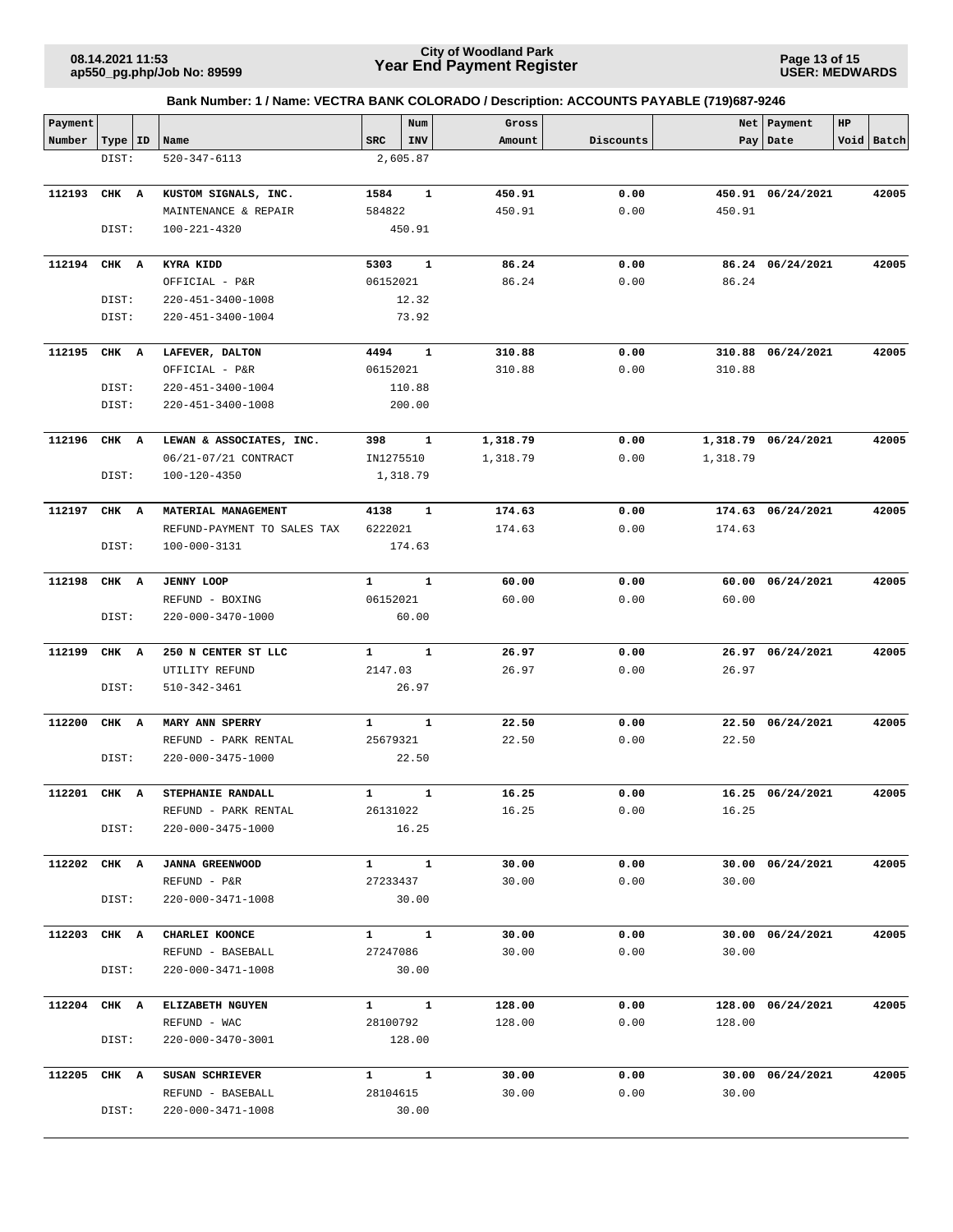## **Year End Payment Register City of Woodland Park 08.14.2021 11:53**

**Page 14 of 15 USER: MEDWARDS**

| Payment      |           |                                                |                    | Num            | Gross          |              | Net      | Payment             | HP |            |
|--------------|-----------|------------------------------------------------|--------------------|----------------|----------------|--------------|----------|---------------------|----|------------|
| Number       | Type   ID | Name                                           | <b>SRC</b>         | INV            | Amount         | Discounts    |          | Pay   Date          |    | Void Batch |
| 112206       | CHK A     | SUSAN SCHRIEVER                                | $\mathbf{1}$       | $\mathbf{1}$   | 30.00          | 0.00         | 30.00    | 06/24/2021          |    | 42005      |
|              |           | REFUND - BASEBALL                              | 28104618           |                | 30.00          | 0.00         | 30.00    |                     |    |            |
|              | DIST:     | 220-000-3471-1008                              |                    | 30.00          |                |              |          |                     |    |            |
|              |           |                                                | $\mathbf{1}$       | $\mathbf{1}$   |                |              |          |                     |    |            |
| 112207       | CHK A     | MARTY & KRISTIE CARR<br>UTILITY DEPOSIT REFUND | 3462.12            |                | 24.74<br>24.74 | 0.00<br>0.00 | 24.74    | 24.74 06/24/2021    |    | 42005      |
|              | DIST:     | 510-000-2520                                   |                    | 24.74          |                |              |          |                     |    |            |
|              |           |                                                |                    |                |                |              |          |                     |    |            |
| 112208       | CHK A     | E-TECH RECYCLERS                               | $\mathbf{1}$       | $\mathbf{1}$   | 500.00         | 0.00         |          | 500.00 06/24/2021   |    | 42005      |
|              |           | 06/21 E-WASTE RECYCLING EVENT                  | 8815               |                | 500.00         | 0.00         | 500.00   |                     |    |            |
|              | DIST:     | 100-199-2335                                   |                    | 500.00         |                |              |          |                     |    |            |
| 112209       | CHK A     | MUTUAL OF OMAHA INSURANCE COMP 5128            |                    | $\mathbf{1}$   | 3,102.03       | 0.00         |          | 3,102.03 06/24/2021 |    | 42005      |
|              |           | 07/2021 COVERAGE                               |                    | 001220221621   | 3,102.03       | 0.00         | 3,102.03 |                     |    |            |
|              | DIST:     | 100-000-2175                                   |                    | 1,109.96       |                |              |          |                     |    |            |
|              | DIST:     | 100-000-2175                                   |                    | 772.07         |                |              |          |                     |    |            |
|              | DIST:     | 100-000-2170                                   |                    | 1,220.00       |                |              |          |                     |    |            |
| 112210       | CHK A     | PHIL LONG FORD                                 | 504                | $\overline{a}$ | 362.41         | 0.00         |          |                     |    | 42005      |
|              |           | REPAIR #30                                     | 841693             |                | 230.38         | 0.00         | 230.38   | 362.41 06/24/2021   |    |            |
|              | DIST:     | 100-332-4410                                   |                    | 230.38         |                |              |          |                     |    |            |
|              |           | REPAIR #11                                     | 841900             |                | 132.03         | 0.00         | 132.03   |                     |    |            |
|              | DIST:     | $100 - 332 - 4420$                             |                    | 132.03         |                |              |          |                     |    |            |
|              |           |                                                |                    |                |                |              |          |                     |    |            |
| 112211       | CHK A     | PREMIER COPIER INC                             | 5296               | $\mathbf{1}$   | 117.34         | 0.00         |          | 117.34 06/24/2021   |    | 42005      |
|              | DIST:     | COPIES - WAC<br>$220 - 452 - 5000$             | 68076              | 117.34         | 117.34         | 0.00         | 117.34   |                     |    |            |
|              |           |                                                |                    |                |                |              |          |                     |    |            |
| 112212       | CHK A     | RHODESCO, INC                                  | 5172               | $\mathbf{2}$   | 815.00         | 0.00         |          | 815.00 06/24/2021   |    | 42005      |
|              |           | BROCHURES - HILL CLIMB                         | 147597             |                | 730.00         | 0.00         | 730.00   |                     |    |            |
|              | DIST:     | 100-116-2010                                   |                    | 730.00         |                |              |          |                     |    |            |
|              |           | RACK CARDS                                     | 147778             |                | 85.00          | 0.00         | 85.00    |                     |    |            |
|              | DIST:     | $220 - 451 - 5500$                             |                    | 85.00          |                |              |          |                     |    |            |
| 112213       | CHK A     | SCHMIDT CONSTRUCTION                           | 559                | 3              | 442.04         | 0.00         |          | 442.04 06/24/2021   |    | 42005      |
|              |           | ASPHALT - STREETS                              | 2605337            |                | 99.00          | 0.00         | 99.00    |                     |    |            |
|              | DIST:     | 410-335-7202                                   |                    | 99.00          |                |              |          |                     |    |            |
|              |           | ASPHALT - STREETS                              | 2607193            |                | 200.00         | 0.00         | 200.00   |                     |    |            |
|              | DIST:     | 410-335-7202                                   |                    | 200.00         |                |              |          |                     |    |            |
|              |           | ASPHALT - STREETS                              | 2607792            |                | 143.04         | 0.00         | 143.04   |                     |    |            |
|              | DIST:     | 410-335-7202                                   |                    | 143.04         |                |              |          |                     |    |            |
| 112214       | CHK A     | <b>SCHUMACHER'S</b>                            | 561                | $\mathbf{1}$   | 79.00          | 0.00         |          | 79.00 06/24/2021    |    | 42005      |
|              |           | REPAIR #51                                     | 69748              |                | 79.00          | 0.00         | 79.00    |                     |    |            |
|              | DIST:     | 100-332-4420                                   |                    | 79.00          |                |              |          |                     |    |            |
| 112215 CHK A |           | SGS ACCUTEST INC.                              | 4859               | $\overline{a}$ | 307.50         | 0.00         |          | 307.50 06/24/2021   |    | 42005      |
|              |           | 04/21 WATER QUALITY TEST                       |                    | 52160127358    | 208.00         | 0.00         | 208.00   |                     |    |            |
|              | DIST:     | 510-342-3350                                   |                    | 208.00         |                |              |          |                     |    |            |
|              |           | 05/21 WATER QUALITY TEST                       |                    | 52160127387    | 99.50          | 0.00         | 99.50    |                     |    |            |
|              | DIST:     | 510-342-3350                                   |                    | 99.50          |                |              |          |                     |    |            |
|              |           |                                                |                    |                |                |              |          |                     |    |            |
| 112216       | CHK A     | <b>SHERWIN-WILLIAMS</b>                        | 1890<br>$3815 - 7$ | $\mathbf{1}$   | 5.86<br>5.86   | 0.00<br>0.00 | 5.86     | 5.86 06/24/2021     |    | 42005      |
|              | DIST:     | WELLNESS ROOM - B&G                            |                    | 5.86           |                |              |          |                     |    |            |
|              |           | 100-118-4310                                   |                    |                |                |              |          |                     |    |            |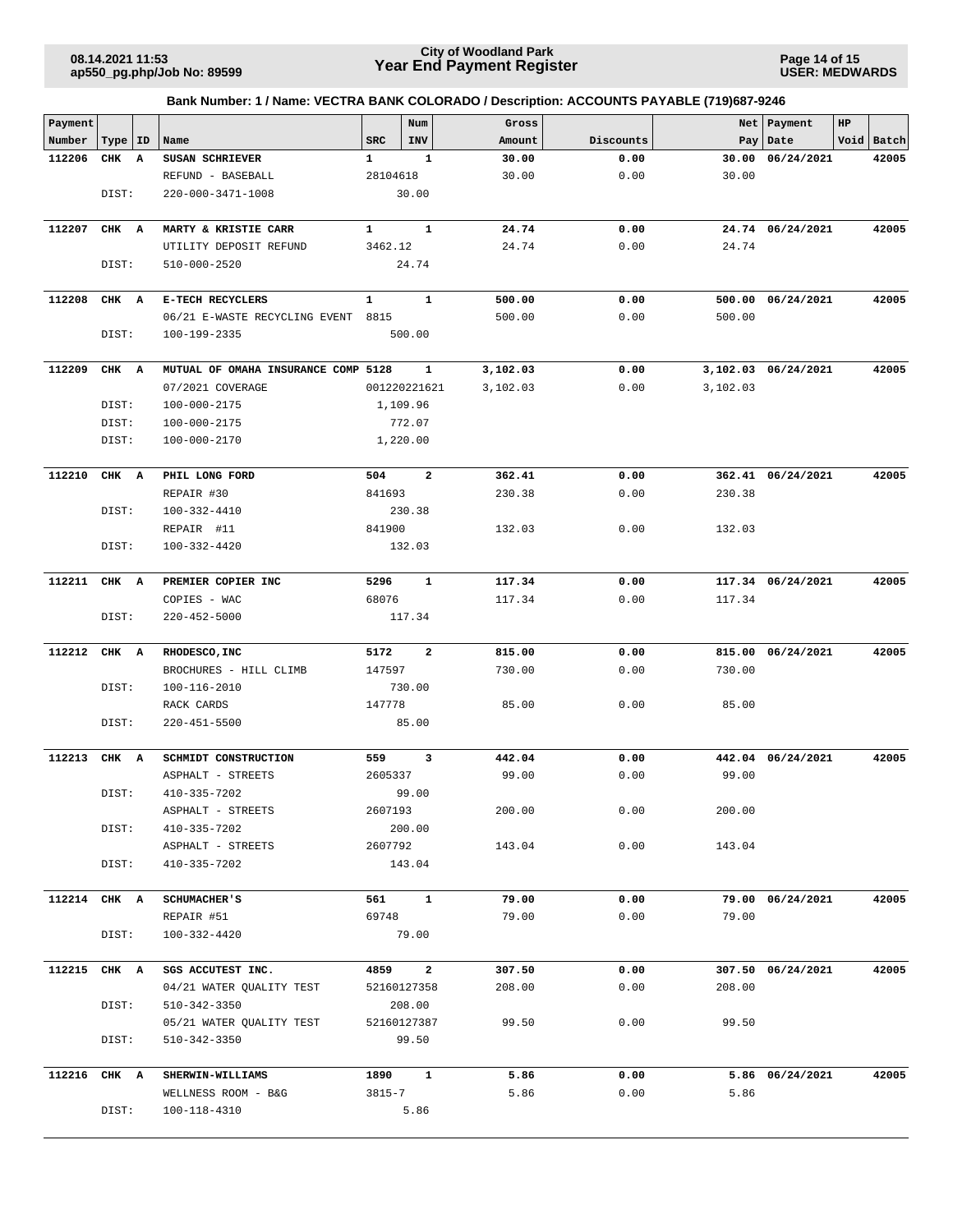## **Year End Payment Register City of Woodland Park 08.14.2021 11:53**

**Page 15 of 15 USER: MEDWARDS**

|  | Bank Number: 1 / Name: VECTRA BANK COLORADO / Description: ACCOUNTS PAYABLE (719)687-9246 |
|--|-------------------------------------------------------------------------------------------|
|  |                                                                                           |

| Payment |           |                                             |            | Num                  | Gross      |           | Net        | Payment             | HP |            |
|---------|-----------|---------------------------------------------|------------|----------------------|------------|-----------|------------|---------------------|----|------------|
| Number  | Type   ID | Name                                        | <b>SRC</b> | INV                  | Amount     | Discounts |            | Pay   Date          |    | Void Batch |
| 112217  | CHK A     | SIERRA HILGNER                              | 5302       | 1                    | 172.36     | 0.00      |            | 172.36 06/24/2021   |    | 42005      |
|         |           | OFFICIAL - P&R                              | 06152021   |                      | 172.36     | 0.00      | 172.36     |                     |    |            |
|         | DIST:     | 220-451-3400-1004                           |            | 160.04               |            |           |            |                     |    |            |
|         | DIST:     | 220-451-3400-1008                           |            | 12.32                |            |           |            |                     |    |            |
| 112218  | CHK A     | SOLITUDE LAKE MANAGEMENT                    | 5073       | $\mathbf{1}$         | 408.00     | 0.00      |            | 408.00 06/24/2021   |    | 42005      |
|         |           | 5 month Contract Memorial Park PI-A00610340 |            |                      | 408.00     | 0.00      | 408.00     |                     |    |            |
|         | DIST:     | 100-118-4240                                |            | 408.00               |            |           |            |                     |    |            |
|         |           |                                             |            |                      |            |           |            |                     |    |            |
| 112219  | CHK A     | SOUTHERN GLAZER'S WINE & SPIRI 2805         |            | 1                    | 177.60     | 0.00      |            | 177.60 06/24/2021   |    | 42005      |
|         |           | LIQUOR ORDER                                | 2540176    |                      | 177.60     | 0.00      | 177.60     |                     |    |            |
|         | DIST:     | $220 - 455 - 7000$                          |            | 177.60               |            |           |            |                     |    |            |
| 112220  | CHK A     | THE AQUEOUS SOLUTION, INC.                  | 3016       | 1                    | 809.75     | 0.00      |            | 809.75 06/24/2021   |    | 42005      |
|         |           | CHEMICALS - WAC                             | 85815      |                      | 809.75     | 0.00      | 809.75     |                     |    |            |
|         | DIST:     | $220 - 452 - 6300$                          |            | 809.75               |            |           |            |                     |    |            |
|         |           |                                             |            |                      |            |           |            |                     |    |            |
| 112221  | CHK A     | TIAA COMMERCIAL FINANCE, INC                | 5175       | 1                    | 594.00     | 0.00      |            | 594.00 06/24/2021   |    | 42005      |
|         |           | CONTRACT RENEWAL                            | 8200848    |                      | 594.00     | 0.00      | 594.00     |                     |    |            |
|         | DIST:     | 100-120-4350                                |            | 594.00               |            |           |            |                     |    |            |
| 112222  | CHK A     | UNITED REPROGRAPHIC SUPPLY                  | 4285       | 1                    | 97.76      | 0.00      |            | 97.76 06/24/2021    |    | 42005      |
|         |           | SUPPLIES - PLANNING                         | 3353325    |                      | 97.76      | 0.00      | 97.76      |                     |    |            |
|         | DIST:     | 100-114-6100                                |            | 97.76                |            |           |            |                     |    |            |
|         |           |                                             |            |                      |            |           |            |                     |    |            |
| 112223  | CHK A     | <b>USA BLUEBOOK</b>                         | 1779       | $\mathbf{2}$         | 137.87     | 0.00      |            | 137.87 06/24/2021   |    | 42005      |
|         |           | GASKET & PARTS - ST.                        | 618316     |                      | 69.87      | 0.00      | 69.87      |                     |    |            |
|         | DIST:     | 100-334-4320                                |            | 69.87                |            |           |            |                     |    |            |
|         |           | CLEANER - WWTP                              | 620109     |                      | 68.00      | 0.00      | 68.00      |                     |    |            |
|         | DIST:     | 520-347-6111                                |            | 68.00                |            |           |            |                     |    |            |
|         |           |                                             |            |                      |            |           |            |                     |    |            |
| 112224  | CHK A     | WAGNER EQUIPMENT CO.                        | 666        | $\mathbf{1}$         | 181.65     | 0.00      |            | 181.65 06/24/2021   |    | 42005      |
|         |           | REPAIR - STREETS                            |            | P39C0366195          | 181.65     | 0.00      | 181.65     |                     |    |            |
|         | DIST:     | 100-334-4320                                |            | 181.65               |            |           |            |                     |    |            |
| 112225  | CHK A     | WASTE MANAGEMENT WOODLAND PARK 3004         |            | $\mathbf{1}$         | 15.44      | 0.00      |            | 15.44 06/24/2021    |    | 42005      |
|         |           | DEER DISPOSAL - STREETS                     |            | $0005966 - 2517 - 8$ | 15.44      | 0.00      | 15.44      |                     |    |            |
|         | DIST:     | 100-334-4210                                |            | 15.44                |            |           |            |                     |    |            |
|         |           |                                             |            |                      |            |           |            |                     |    |            |
| 112226  | CHK A     | WAXIE SANITARY SUPPLY                       | 4189       | $\mathbf{1}$         | 395.80     | 0.00      |            | 395.80 06/24/2021   |    | 42005      |
|         |           | CUSTODIAL SUPPLIES                          | 80073520   |                      | 395.80     | 0.00      | 395.80     |                     |    |            |
|         | DIST:     | $220 - 452 - 6140$                          |            | 395.80               |            |           |            |                     |    |            |
| 112227  | CHK A     | WOODLAND PARK CHAMBER COMMERCE 688          |            | $\mathbf{1}$         | 500.00     | 0.00      |            | 500.00 06/24/2021   |    | 42005      |
|         |           | 07/21-06/22 PARTNER INVESTMENT 23249        |            |                      | 500.00     | 0.00      | 500.00     |                     |    |            |
|         | DIST:     | 100-199-5850                                |            | 500.00               |            |           |            |                     |    |            |
|         |           |                                             |            |                      |            |           |            |                     |    |            |
| 112228  | CHK A     | WOODLAND PUMP & SUPPLY CO INC. 699          |            | $\mathbf{1}$         | 4,925.00   | 0.00      |            | 4,925.00 06/24/2021 |    | 42005      |
|         |           | PARTS & LABOR - REPAIR                      | 13489      |                      | 4,925.00   | 0.00      | 4,925.00   |                     |    |            |
|         | DIST:     | 510-342-4320                                |            | 4,925.00             |            |           |            |                     |    |            |
|         |           |                                             |            |                      |            |           |            |                     |    |            |
| 112229  | CHK A     | BRIAN E. BUNDY                              | 5208       | $\mathbf{1}$         | 882.00     | 0.00      |            | 882.00 06/24/2021   |    | 42008      |
|         |           | ACCT. SUPORT SERVICES                       | 06202021   |                      | 882.00     | 0.00      | 882.00     |                     |    |            |
|         | DIST:     | 100-117-3220                                |            | 882.00               |            |           |            |                     |    |            |
|         |           | REGISTER TOTALS Checks: 172 Voids: 1        |            | 229                  | 571,232.34 | 0.00      | 571,232.34 |                     |    |            |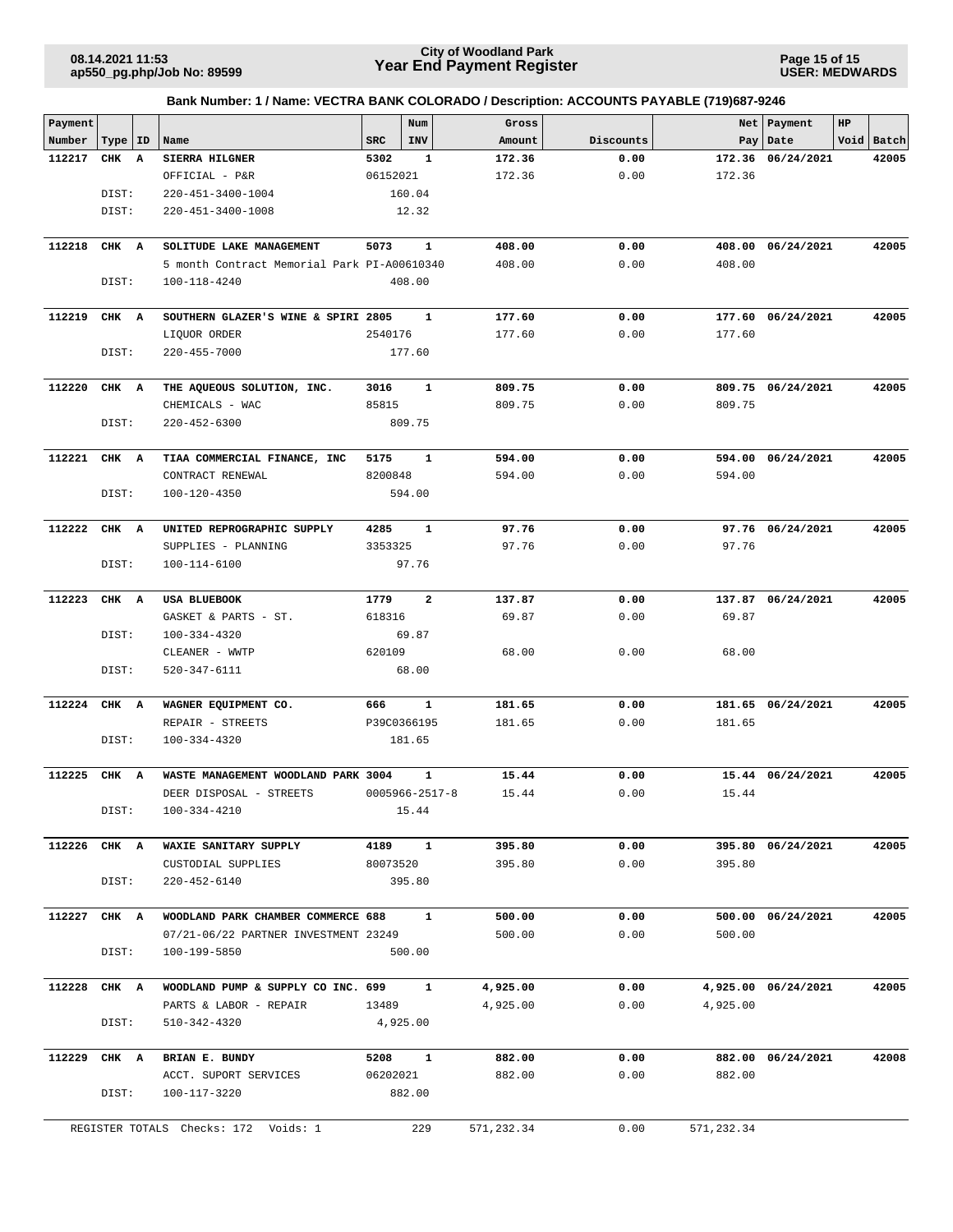| Bank Number: 99 / Name: VECTRA BANK COLORADO/PAYROLL / Description: PAYROLL ACCOUNT (719) 687 |              |         |         |                    |
|-----------------------------------------------------------------------------------------------|--------------|---------|---------|--------------------|
| 18687 Lifeguard                                                                               | $\mathbf{1}$ | 52.36   | 4       | 48.36 06/04/2021   |
| 18688 Lifeguard                                                                               | $\mathbf{1}$ | 149.5   | 11.43   | 138.07 06/04/2021  |
| 18689 Maintenance Worker I P                                                                  | $\mathbf{1}$ | 865.76  | 202.91  | 662.85 06/04/2021  |
| 18690 Lifeguard                                                                               | $\mathbf{1}$ | 659.12  | 73.43   | 585.69 06/04/2021  |
| 18691 MWI PBG                                                                                 | $\mathbf{1}$ | 950.79  | 195.05  | 755.74 06/04/2021  |
| 47005 Crew Chief - Field Ser                                                                  | $\mathbf{1}$ | 2633.89 | 956.12  | 1677.77 06/04/2021 |
| 47006 Corporal                                                                                | $\mathbf{1}$ | 2944.88 | 633.36  | 2311.52 06/04/2021 |
| 47007 Sports Coordinator                                                                      | $\mathbf{1}$ | 1347.05 | 367.64  | 979.41 06/04/2021  |
| 47008 Dispatcher II                                                                           | $\mathbf{1}$ | 1755.76 | 462.58  | 1293.18 06/04/2021 |
| 47009 System Admin.                                                                           | $\mathbf{1}$ | 2367.4  | 742.76  | 1624.64 06/04/2021 |
| 47010 Police Officer I                                                                        | $\mathbf{1}$ | 1981.21 | 257.5   | 1723.71 06/04/2021 |
| 47011 Dispatcher I                                                                            | $\mathbf{1}$ | 1499.2  | 392.67  | 1106.53 06/04/2021 |
| 47012 Maint. Worker III - Fi                                                                  | $\mathbf{1}$ | 1819.26 | 576.13  | 1243.13 06/04/2021 |
| 47013 MPO                                                                                     | $\mathbf{1}$ | 2262.14 | 515.3   | 1746.84 06/04/2021 |
| 47014 Public Works Director                                                                   | $\mathbf{1}$ | 4047.17 | 1789.43 | 2257.74 06/04/2021 |
| 47015 Utility Billing Techni                                                                  | $\mathbf{1}$ | 1752.8  | 576.83  | 1175.97 06/04/2021 |
| 47016 Planning and Building                                                                   | $\mathbf{1}$ | 2059.98 | 592.64  | 1467.34 06/04/2021 |
| 47017 Victims Advocate                                                                        | $\mathbf{1}$ | 925.1   | 190.9   | 734.2 06/04/2021   |
| 47018 WWTP Operator                                                                           | $\mathbf{1}$ | 1701.77 | 620.07  | 1081.7 06/04/2021  |
| 47019 Water Fitness Instruct                                                                  | $\mathbf{1}$ | 243.6   | 18.63   | 224.97 06/04/2021  |
| 47020 WWTO                                                                                    | $\mathbf{1}$ | 1649    | 390.48  | 1258.52 06/04/2021 |
| 47021 WTO                                                                                     | $\mathbf{1}$ | 2343    | 1305.01 | 1037.99 06/04/2021 |
| 47022 Police Officer I                                                                        | $\mathbf{1}$ | 2475.49 | 513.29  | 1962.2 06/04/2021  |
| 47023 Alternate Judge                                                                         | $\mathbf{1}$ | 1571.28 | 346.87  | 1224.41 06/04/2021 |
| 47024 Lifeguard                                                                               | $\mathbf{1}$ | 246.4   | 32.3    | 214.1 06/04/2021   |
| 47025 MUNICIPAL COURT CLERK                                                                   | $\mathbf{1}$ | 1322.35 | 286.97  | 1035.38 06/04/2021 |
| 47026 Maint. Worker I I- Str                                                                  | $\mathbf{1}$ | 1371.95 | 362.15  | 1009.8 06/04/2021  |
| 47027 Corporal                                                                                | $\mathbf{1}$ | 3265.34 | 805.84  | 2459.5 06/04/2021  |
| 47028 Corporal                                                                                | $\mathbf{1}$ | 2715.98 | 1059.23 | 1656.75 06/04/2021 |
| 47029 Dispatcher I                                                                            | $\mathbf{1}$ | 1547.17 | 416.59  | 1130.58 06/04/2021 |
| 47030 Lifeguard                                                                               | $\mathbf{1}$ | 582.12  | 83.01   | 499.11 06/04/2021  |
| 47031 Police Chief                                                                            | 1            | 4221.15 | 1128.39 | 3092.76 06/04/2021 |
| 47032 Police Officer I                                                                        | 1            | 2863.28 | 577.07  | 2286.21 06/04/2021 |
| 47033 Dispatcher                                                                              | 1            | 1605.19 | 379.77  | 1225.42 06/04/2021 |
| 47034 Accounting Manager                                                                      | 1            | 2663.95 | 890.53  | 1773.42 06/04/2021 |
| 47035 Maint. Worker II - Field Servi                                                          | 1            | 1760.28 | 594.99  | 1165.29 06/04/2021 |
| 47036 Event Center Coordinat                                                                  | 1            | 1365.71 | 419.89  | 945.82 06/04/2021  |
| 47037 Detective/MPO                                                                           | $\mathbf{1}$ | 2909.05 | 601.26  | 2307.79 06/04/2021 |
| 47038 Management Analyst II                                                                   | $\mathbf{1}$ | 2557.85 | 825     | 1732.85 06/04/2021 |
| 47039 Water Treatment Operat                                                                  | 1            | 1995.27 | 664.68  | 1330.59 06/04/2021 |
| 47040 Police Officer I                                                                        | 1            | 2143.38 | 482.64  | 1660.74 06/04/2021 |
| 47041 IT Intern                                                                               | $\mathbf{1}$ | 467.71  | 49.78   | 417.93 06/04/2021  |
| 47042 Maintenance Worker I -                                                                  | 1            | 1467.65 | 413.12  | 1054.53 06/04/2021 |
| 47043 Lifeguard                                                                               | $\mathbf{1}$ | 554.47  | 101.07  | 453.4 06/04/2021   |
| 47044 Maint. Worker II Stree                                                                  | $\mathbf{1}$ | 1373.11 | 447.12  | 925.99 06/04/2021  |
| 47045 PD Admin Assist/Teen C                                                                  | 1            | 1896.36 | 557.51  | 1338.85 06/04/2021 |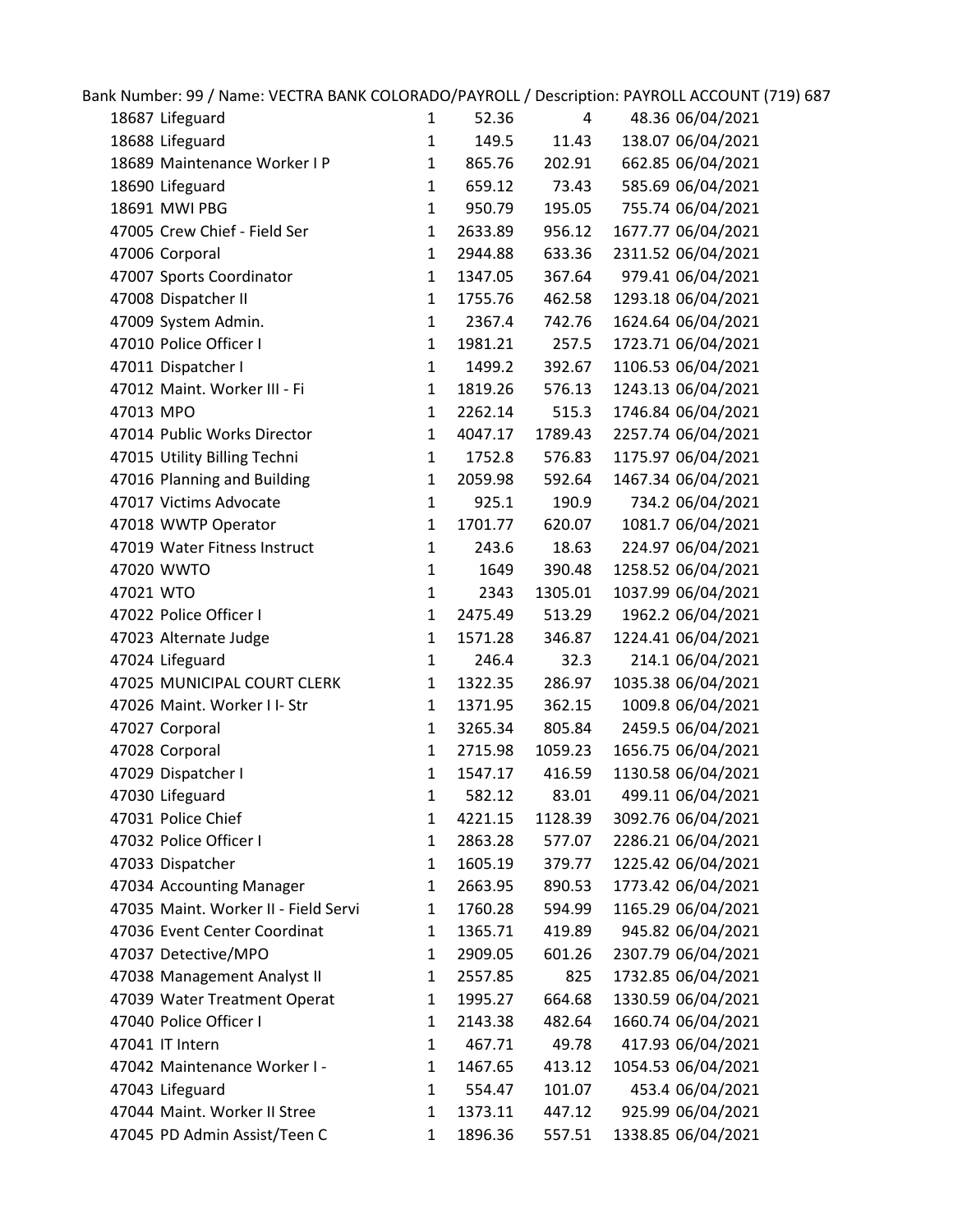| 47046 Commander              | 1            | 3248.86 | 1302.88 | 1945.98 06/04/2021 |
|------------------------------|--------------|---------|---------|--------------------|
| 47047 Finance Admin. Asst./C | 1            | 1594.81 | 520.92  | 1073.89 06/04/2021 |
| 47048 Sergeant               | $\mathbf{1}$ | 4072.86 | 1413.69 | 2659.17 06/04/2021 |
| 47049 Dispatch II            | 1            | 1701.94 | 361.49  | 1340.45 06/04/2021 |
| 47050 HR Generalist          | $\mathbf{1}$ | 2203.06 | 907.89  | 1295.17 06/04/2021 |
| 47051 Public Information Spe | 1            | 1694.4  | 420.77  | 1273.63 06/04/2021 |
| 47052 Police Officer I       | 1            | 1909.67 | 335.63  | 1574.04 06/04/2021 |
| 47053 Parks and Rec Director | $\mathbf{1}$ | 3577.32 | 1346.64 | 2230.68 06/04/2021 |
| 47054 Lifeguard              | $\mathbf{1}$ | 341.84  | 54.14   | 287.7 06/04/2021   |
| 47055 WFI/WSI                | $\mathbf{1}$ | 50.75   | 3.88    | 46.87 06/04/2021   |
| 47056 City Manager           | 1            | 4422.92 | 1274.11 | 3148.81 06/04/2021 |
| 47057 City Clerk             | $\mathbf{1}$ | 3577.32 | 2094.28 | 1483.04 06/04/2021 |
| 47058 Zoning/Code Enforcemen | $\mathbf{1}$ | 2282.16 | 514.76  | 1767.4 06/04/2021  |
| 47059 Finance Technician     | $\mathbf{1}$ | 1547.2  | 471.25  | 1075.95 06/04/2021 |
| 47060 Commander              | $\mathbf{1}$ | 3248.86 | 820.84  | 2428.02 06/04/2021 |
| 47061 Dispatcher II          | $\mathbf{1}$ | 1903.67 | 531.43  | 1372.24 06/04/2021 |
| 47062 Seasonal - PBG         | $\mathbf{1}$ | 936.32  | 154.41  | 781.91 06/04/2021  |
| 47063 Part Time Police Offic | $\mathbf{1}$ | 265     | 20.27   | 244.73 06/04/2021  |
| 47064 Crew Chief - Fleet     | $\mathbf{1}$ | 2846.5  | 1216.39 | 1630.11 06/04/2021 |
| 47065 Presiding Municipal Co | 1            | 1411.7  | 221.93  | 1189.77 06/04/2021 |
| 47066 Police Officer I       | $\mathbf{1}$ | 2989.66 | 797.4   | 2192.26 06/04/2021 |
| 47067 PW Admin Assistant     | $\mathbf{1}$ | 1547.17 | 523.66  | 1023.51 06/04/2021 |
| 47068 Sergeant               | 1            | 3545.06 | 988.48  | 2556.58 06/04/2021 |
| 47069 P&R Sports Site Supv   | $\mathbf{1}$ | 356.72  | 27.3    | 329.42 06/04/2021  |
| 47070 UPCC-ASSISTANT         | $\mathbf{1}$ | 451.92  | 81.57   | 370.35 06/04/2021  |
| 47071 Admin Assistant P&R    | $\mathbf{1}$ | 1236.8  | 332.64  | 904.16 06/04/2021  |
| 47072 WWTO                   | $\mathbf{1}$ | 1995.65 | 551.6   | 1444.05 06/04/2021 |
| 47073 Lead Lifeguard         | $\mathbf{1}$ | 529.25  | 95.22   | 434.03 06/04/2021  |
| 47074 City Planner           | $\mathbf{1}$ | 2907.8  | 817.66  | 2090.14 06/04/2021 |
| 47075 Construction Inspector | $\mathbf{1}$ | 2340.49 | 677.84  | 1662.65 06/04/2021 |
| 47076 Police Officer I       | $\mathbf{1}$ | 2911.6  | 847.27  | 2064.33 06/04/2021 |
| 47077 Maint Tech I           | 1            | 1276.38 | 670.41  | 605.97 06/04/2021  |
| 47078 PLANNG/BUILDING DEPT D | 1            | 3832.1  | 1356.54 | 2475.56 06/04/2021 |
| 47079 Dispatcher I           | $\mathbf{1}$ | 1786.64 | 462.28  | 1324.36 06/04/2021 |
| 47080 Police Officer I       | 1            | 2609.94 | 634.12  | 1975.82 06/04/2021 |
| 47081 Maint. Worker II - Str | 1            | 1683.2  | 509.72  | 1173.48 06/04/2021 |
| 47082 Police Officer II      | 1            | 3643.08 | 1186.98 | 2456.1 06/04/2021  |
| 47083 Utilities Technician   | 1            | 2059.77 | 990.37  | 1069.4 06/04/2021  |
| 47084 Permit Technician      | 1            | 893.34  | 262.75  | 630.59 06/04/2021  |
| 47085 WWTO                   | 1            | 2262.14 | 788.39  | 1473.75 06/04/2021 |
| 47086 Aquatic Manager        | $\mathbf{1}$ | 2187.84 | 541.3   | 1646.54 06/04/2021 |
| 47087 Lifeguard              | 1            | 184.8   | 14.14   | 170.66 06/04/2021  |
| 47088 WWTP Chief Operator    | $\mathbf{1}$ | 3019.58 | 1266.59 | 1752.99 06/04/2021 |
| 47089 Fleet Mechanic II      | 1            | 1996    | 566.48  | 1429.52 06/04/2021 |
| 47090 PR Sports Site Supervi | 1            | 272.36  | 20.84   | 251.52 06/04/2021  |
| 47091 Dispatch Supervisor    | $\mathbf{1}$ | 2262.14 | 868.84  | 1393.3 06/04/2021  |
| 47092 Police Officer I       | $\mathbf{1}$ | 2457.23 | 809.44  | 1647.79 06/04/2021 |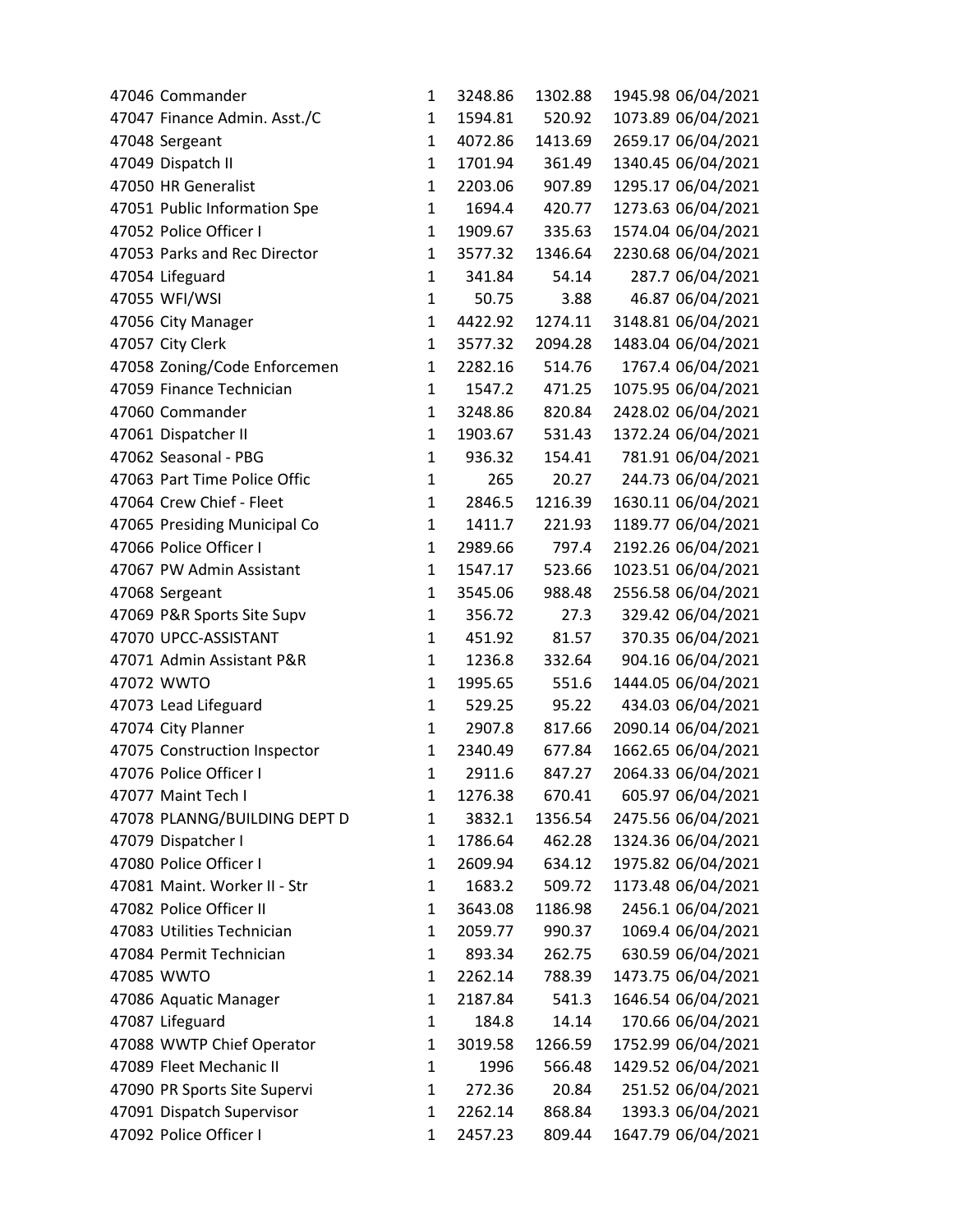|           | 47093 Maint. Worker III - St         | 1            | 2262.14 | 767.68  | 1494.46 06/04/2021 |
|-----------|--------------------------------------|--------------|---------|---------|--------------------|
|           | 47094 Crew Chief - PBG               | 1            | 2458.35 | 548.51  | 1909.84 06/04/2021 |
|           | 47095 Victims Advocate Coord         | $\mathbf{1}$ | 2816.12 | 995.25  | 1820.87 06/04/2021 |
|           | 47096 Maint. Worker I - PBG          | $\mathbf{1}$ | 601.43  | 67.33   | 534.1 06/04/2021   |
|           | 47097 WTP CHIEF OPERATOR             | 1            | 3607.52 | 1545.16 | 2062.36 06/04/2021 |
|           | 47098 Assistant Aquatic Mana         | 1            | 1674.08 | 533.1   | 1140.98 06/04/2021 |
|           | 47099 Utilities Director             | 1            | 4221.15 | 1884.04 | 2337.11 06/04/2021 |
|           | 47100 Front Desk Representat         | $\mathbf{1}$ | 61      | 4.66    | 56.34 06/04/2021   |
|           | 47101 Maint. Worker III- PBG         | 1            | 1896.32 | 505.63  | 1390.69 06/04/2021 |
|           | 18692 Lifeguard                      | $\mathbf{1}$ | 30.8    | 2.36    | 28.44 06/18/2021   |
|           | 18693 Lifeguard                      | 1            | 215.6   | 19.5    | 196.1 06/18/2021   |
|           | 18694 Lifeguard                      | 1            | 130     | 9.95    | 120.05 06/18/2021  |
|           | 18695 Lifeguard                      | $\mathbf{1}$ | 551.32  | 60.17   | 491.15 06/18/2021  |
|           | 18696 MWI PBG                        | 1            | 1314.1  | 298.42  | 1015.68 06/18/2021 |
|           | 47102 Crew Chief - Field Ser         | $\mathbf{1}$ | 2753.96 | 984.12  | 1769.84 06/18/2021 |
|           | 47103 Corporal                       | 1            | 2034.77 | 442.33  | 1592.44 06/18/2021 |
|           | 47104 Sports Coordinator             | $\mathbf{1}$ | 1283.24 | 359.58  | 923.66 06/18/2021  |
|           | 47105 Dispatcher II                  | $\mathbf{1}$ | 1692.31 | 447.12  | 1245.19 06/18/2021 |
|           | 47106 System Admin.                  | 1            | 2192.4  | 682.88  | 1509.52 06/18/2021 |
|           | 47107 Police Officer I               | $\mathbf{1}$ | 1909.6  | 253.46  | 1656.14 06/18/2021 |
|           | 47108 Dispatcher I                   | 1            | 1592.9  | 406.84  | 1186.06 06/18/2021 |
|           | 47109 Maint. Worker III - Fi         | $\mathbf{1}$ | 1819.26 | 576.11  | 1243.15 06/18/2021 |
| 47110 MPO |                                      | $\mathbf{1}$ | 2375.26 | 533.7   | 1841.56 06/18/2021 |
|           | 47111 Public Works Director          | 1            | 4047.17 | 1789.44 | 2257.73 06/18/2021 |
|           | 47112 Utility Billing Techni         | 1            | 1752.8  | 576.84  | 1175.96 06/18/2021 |
|           | 47113 Planning and Building          | $\mathbf{1}$ | 2003.62 | 580.7   | 1422.92 06/18/2021 |
|           | 47114 Victims Advocate               | $\mathbf{1}$ | 925.1   | 190.9   | 734.2 06/18/2021   |
|           | 47115 WWTP Operator                  | 1            | 1701.77 | 620.07  | 1081.7 06/18/2021  |
|           | 47116 Water Fitness Instruct         | $\mathbf{1}$ | 233.45  | 17.85   | 215.6 06/18/2021   |
|           | 47117 WWTO                           | $\mathbf{1}$ | 1649    | 390.47  | 1258.53 06/18/2021 |
| 47118 WTO |                                      | $\mathbf{1}$ | 2343    | 1305.01 | 1037.99 06/18/2021 |
|           | 47119 Police Officer I               | 1            | 2097.59 | 407.98  | 1689.61 06/18/2021 |
|           | 47120 Lifeguard                      | 1            | 680.68  | 131.87  | 548.81 06/18/2021  |
|           | 47121 MUNICIPAL COURT CLERK          | $\mathbf{1}$ | 1311.75 | 284.88  | 1026.87 06/18/2021 |
|           | 47122 Maint. Worker I I- Str         | 1            | 1435.76 | 379.45  | 1056.31 06/18/2021 |
|           | 47123 Corporal                       | 1            | 2838.06 | 712.18  | 2125.88 06/18/2021 |
|           | 47124 Corporal                       | 1            | 2441.3  | 1012.27 | 1429.03 06/18/2021 |
|           | 47125 Dispatcher I                   | $\mathbf{1}$ | 1643.87 | 432.08  | 1211.79 06/18/2021 |
|           | 47126 Lifeguard                      | $\mathbf{1}$ | 640.64  | 96.34   | 544.3 06/18/2021   |
|           | 47127 Police Chief                   | $\mathbf{1}$ | 4221.15 | 1128.39 | 3092.76 06/18/2021 |
|           | 47128 Police Officer I               | $\mathbf{1}$ | 2988.33 | 583.29  | 2405.04 06/18/2021 |
|           | 47129 Dispatcher                     | 1            | 1837.27 | 436.37  | 1400.9 06/18/2021  |
|           | 47130 Accounting Manager             | $\mathbf{1}$ | 2663.95 | 890.52  | 1773.43 06/18/2021 |
|           | 47131 Maint. Woker II - Field Servic | 1            | 1760.28 | 594.99  | 1165.29 06/18/2021 |
|           | 47132 Event Center Coordinat         | 1            | 1365.71 | 419.88  | 945.83 06/18/2021  |
|           | 47133 Detective/MPO                  | $\mathbf{1}$ | 2396.47 | 552.23  | 1844.24 06/18/2021 |
|           | 47134 Management Analyst II          | 1            | 2382.85 | 782.6   | 1600.25 06/18/2021 |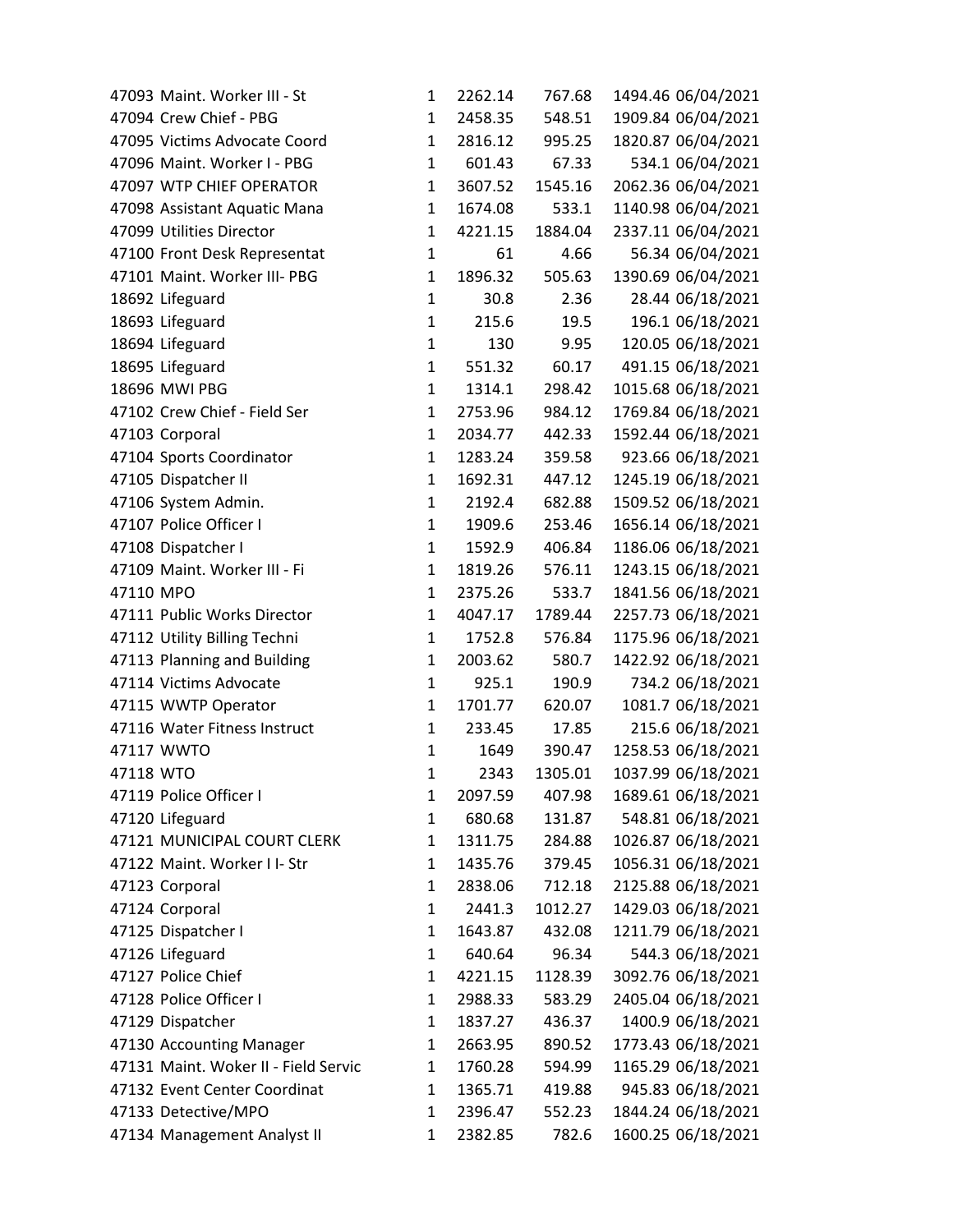| 47135 Water Treatment Operat | 1            | 1995.27 | 664.68  | 1330.59 06/18/2021 |
|------------------------------|--------------|---------|---------|--------------------|
| 47136 Police Officer I       | 1            | 2143.38 | 482.64  | 1660.74 06/18/2021 |
| 47137 IT Intern              | $\mathbf{1}$ | 238.63  | 22.25   | 216.38 06/18/2021  |
| 47138 Maintenance Worker I - | $\mathbf{1}$ | 1276.25 | 366.51  | 909.74 06/18/2021  |
| 47139 Lifeguard              | $\mathbf{1}$ | 313.42  | 47.12   | 266.3 06/18/2021   |
| 47140 Maint. Worker II Stree | $\mathbf{1}$ | 1585.85 | 507.6   | 1078.25 06/18/2021 |
| 47141 PD Admin Assist/Teen C | 1            | 1896.36 | 557.53  | 1338.83 06/18/2021 |
| 47142 Commander              | $\mathbf{1}$ | 3248.86 | 1302.87 | 1945.99 06/18/2021 |
| 47143 Finance Admin. Asst./C | $\mathbf{1}$ | 1580    | 517.02  | 1062.98 06/18/2021 |
| 47144 Sergeant               | $\mathbf{1}$ | 3973.46 | 1383.39 | 2590.07 06/18/2021 |
| 47145 Dispatch II            | $\mathbf{1}$ | 1808.29 | 378.03  | 1430.26 06/18/2021 |
| 47146 HR Generalist          | $\mathbf{1}$ | 2313.18 | 939.37  | 1373.81 06/18/2021 |
| 47147 Public Information Spe | $\mathbf{1}$ | 1694.4  | 420.77  | 1273.63 06/18/2021 |
| 47148 Police Officer I       | 1            | 1909.67 | 335.63  | 1574.04 06/18/2021 |
| 47149 Parks and Rec Director | $\mathbf{1}$ | 3577.32 | 1346.66 | 2230.66 06/18/2021 |
| 47150 Lifeguard              | 1            | 422.2   | 71.33   | 350.87 06/18/2021  |
| 47151 WFI/WSI                | $\mathbf{1}$ | 50.75   | 3.89    | 46.86 06/18/2021   |
| 47152 City Manager           | $\mathbf{1}$ | 4935.93 | 1468.21 | 3467.72 06/18/2021 |
| 47153 City Clerk             | 1            | 3577.32 | 2094.27 | 1483.05 06/18/2021 |
| 47154 Zoning/Code Enforcemen | $\mathbf{1}$ | 2000.8  | 464.92  | 1535.88 06/18/2021 |
| 47155 Finance Technician     | $\mathbf{1}$ | 1547.2  | 471.24  | 1075.96 06/18/2021 |
| 47156 Commander              | $\mathbf{1}$ | 3248.86 | 820.83  | 2428.03 06/18/2021 |
| 47157 Dispatcher II          | $\mathbf{1}$ | 1858.22 | 512.08  | 1346.14 06/18/2021 |
| 47158 Seasonal - PBG         | $\mathbf{1}$ | 295.68  | 28.62   | 267.06 06/18/2021  |
| 47159 Part Time Police Offic | $\mathbf{1}$ | 798.31  | 85.44   | 712.87 06/18/2021  |
| 47160 Crew Chief - Fleet     | 1            | 2671.5  | 1170.66 | 1500.84 06/18/2021 |
| 47161 Presiding Municipal Co | $\mathbf{1}$ | 1552.87 | 256.68  | 1296.19 06/18/2021 |
| 47162 PW Admin Assistant     | 1            | 1547.17 | 523.64  | 1023.53 06/18/2021 |
| 47163 Sergeant               | $\mathbf{1}$ | 3511.46 | 960.18  | 2551.28 06/18/2021 |
| 47164 Maint. Worker - PBG    | 1            | 1236.8  | 279.61  | 957.19 06/18/2021  |
| 47165 P&R Sports Site Supv   | $\mathbf{1}$ | 509.6   | 38.97   | 470.63 06/18/2021  |
| 47166 UPCC-ASSISTANT         | 1            | 430.4   | 78.93   | 351.47 06/18/2021  |
| 47167 Admin Assistant P&R    | 1            | 1236.8  | 332.64  | 904.16 06/18/2021  |
| 47168 WWTO                   | $\mathbf{1}$ | 2070.5  | 577.79  | 1492.71 06/18/2021 |
| 47169 Lead Lifeguard         | 1            | 833.75  | 168.95  | 664.8 06/18/2021   |
| 47170 City Planner           | $\mathbf{1}$ | 2907.8  | 817.66  | 2090.14 06/18/2021 |
| 47171 Construction Inspector | 1            | 2340.49 | 677.85  | 1662.64 06/18/2021 |
| 47172 Police Officer I       | $\mathbf{1}$ | 3061.28 | 874.4   | 2186.88 06/18/2021 |
| 47173 Maint Tech I           | 1            | 1276.38 | 670.42  | 605.96 06/18/2021  |
| 47174 PLANNG/BUILDING DEPT D | 1            | 3832.1  | 1356.55 | 2475.55 06/18/2021 |
| 47175 Dispatcher I           | $\mathbf{1}$ | 1780.3  | 460.91  | 1319.39 06/18/2021 |
| 47176 Police Officer I       | 1            | 2625.28 | 617.27  | 2008.01 06/18/2021 |
| 47177 Maint. Worker II - Str | $\mathbf{1}$ | 1683.2  | 509.73  | 1173.47 06/18/2021 |
| 47178 Police Officer II      | 1            | 3621.74 | 1183.11 | 2438.63 06/18/2021 |
| 47179 Utilities Technician   | 1            | 2072.65 | 993.47  | 1079.18 06/18/2021 |
| 47180 Permit Technician      | 1            | 446.67  | 165.17  | 281.5 06/18/2021   |
| 47181 WWTO                   | 1            | 2262.14 | 788.39  | 1473.75 06/18/2021 |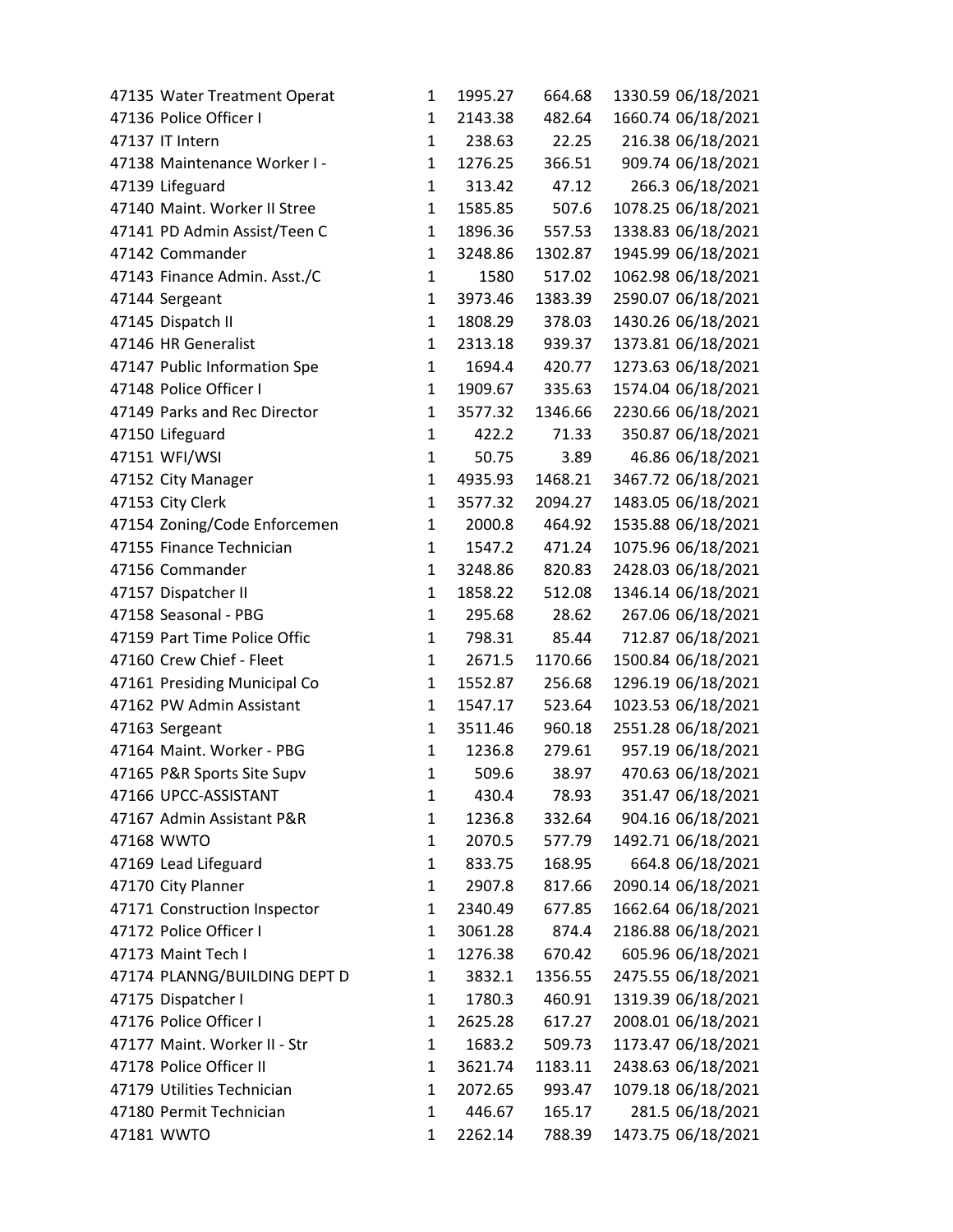| 47182 Aquatic Manager    |                              | 1            | 8273.49 | 3009.86 | 5263.63 06/18/2021 |
|--------------------------|------------------------------|--------------|---------|---------|--------------------|
| 47183 Lifeguard          |                              | 1            | 286.44  | 21.92   | 264.52 06/18/2021  |
|                          | 47184 WWTP Chief Operator    | $\mathbf{1}$ | 2808.92 | 1215.2  | 1593.72 06/18/2021 |
| 47185 Fleet Mechanic II  |                              | 1            | 1996    | 566.47  | 1429.53 06/18/2021 |
|                          | 47186 PR Sports Site Supervi | 1            | 529.25  | 71.68   | 457.57 06/18/2021  |
|                          | 47187 Dispatch Supervisor    | $\mathbf{1}$ | 2262.14 | 868.85  | 1393.29 06/18/2021 |
| 47188 Police Officer I   |                              | 1            | 2125.85 | 686.53  | 1439.32 06/18/2021 |
|                          | 47189 Maint. Worker III - St | 1            | 2474.24 | 839.67  | 1634.57 06/18/2021 |
| 47190 Crew Chief - PBG   |                              | $\mathbf{1}$ | 2262.14 | 500.95  | 1761.19 06/18/2021 |
|                          | 47191 Victims Advocate Coord | $\mathbf{1}$ | 2919.13 | 1036.23 | 1882.9 06/18/2021  |
|                          | 47192 Maint. Worker I - PBG  | 1            | 426.43  | 53.94   | 372.49 06/18/2021  |
|                          | 47193 WTP CHIEF OPERATOR     | $\mathbf{1}$ | 3607.52 | 1545.16 | 2062.36 06/18/2021 |
|                          | 47194 Assistant Aquatic Mana | $\mathbf{1}$ | 1569.36 | 516.81  | 1052.55 06/18/2021 |
| 47195 Utilities Director |                              | 1            | 4221.15 | 1883.46 | 2337.69 06/18/2021 |
|                          | 47196 Front Desk Representat | 1            | 558.89  | 62.73   | 496.16 06/18/2021  |
|                          | 47197 Maint. Worker III- PBG | 1            | 2293.06 | 641.87  | 1651.19 06/18/2021 |
|                          |                              |              |         |         |                    |

394298.8 122153.1 272145.7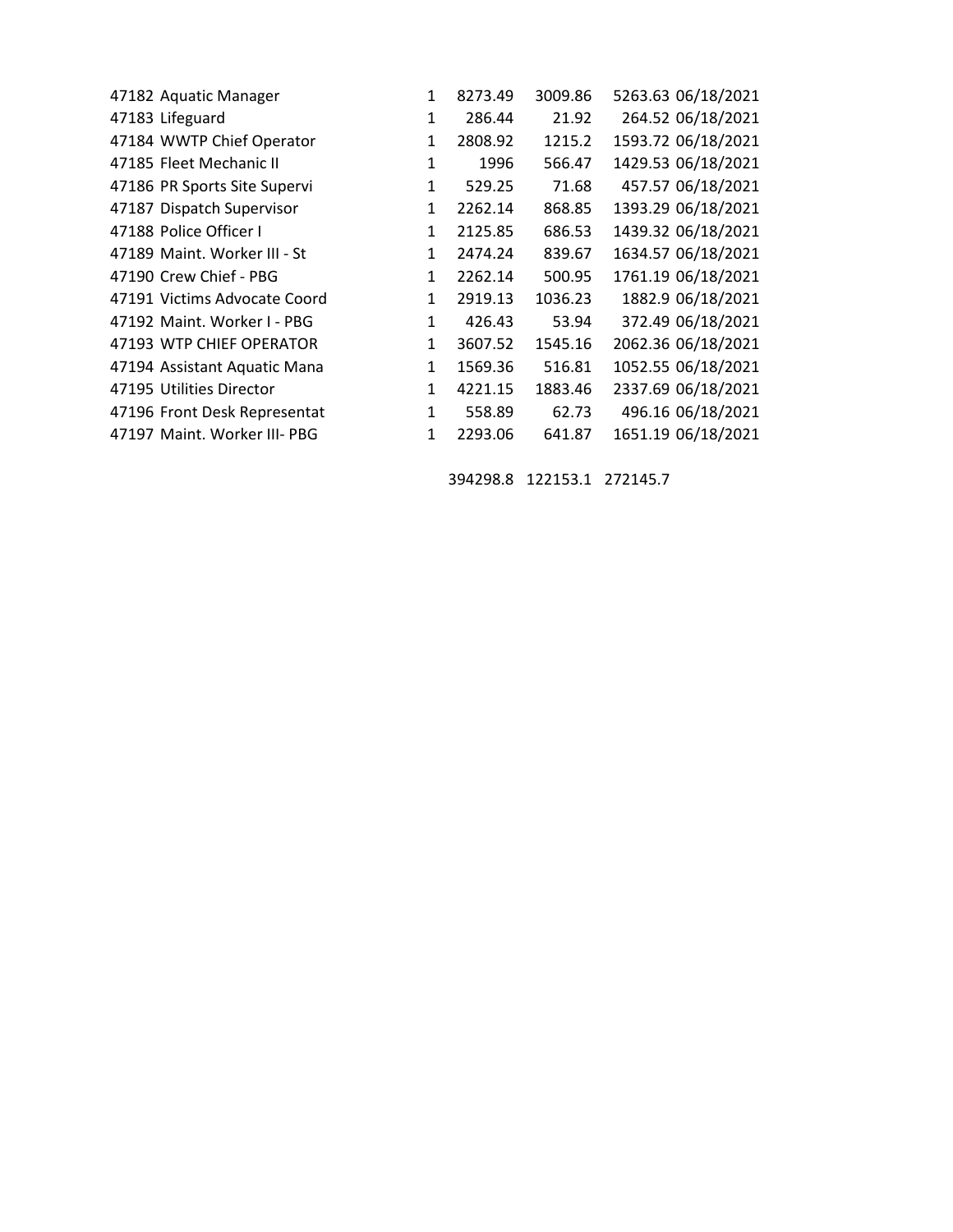$-9246$